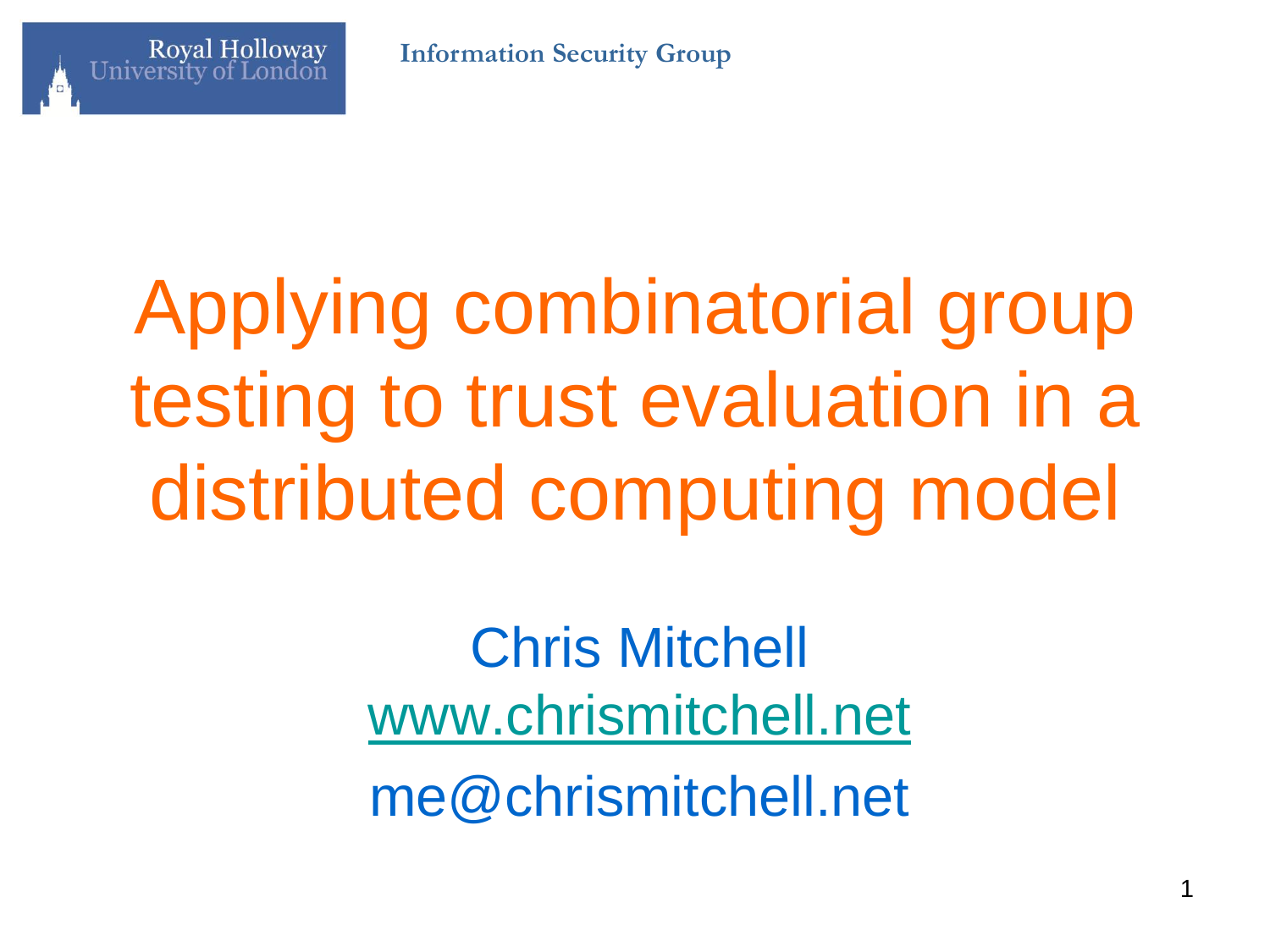## Acknowledgements

- This talk is based on research conducted by my (ex) PhD student Georgios Kalogridis.
- George recently completed a part-time PhD whilst employed at Toshiba Research Labs in Bristol.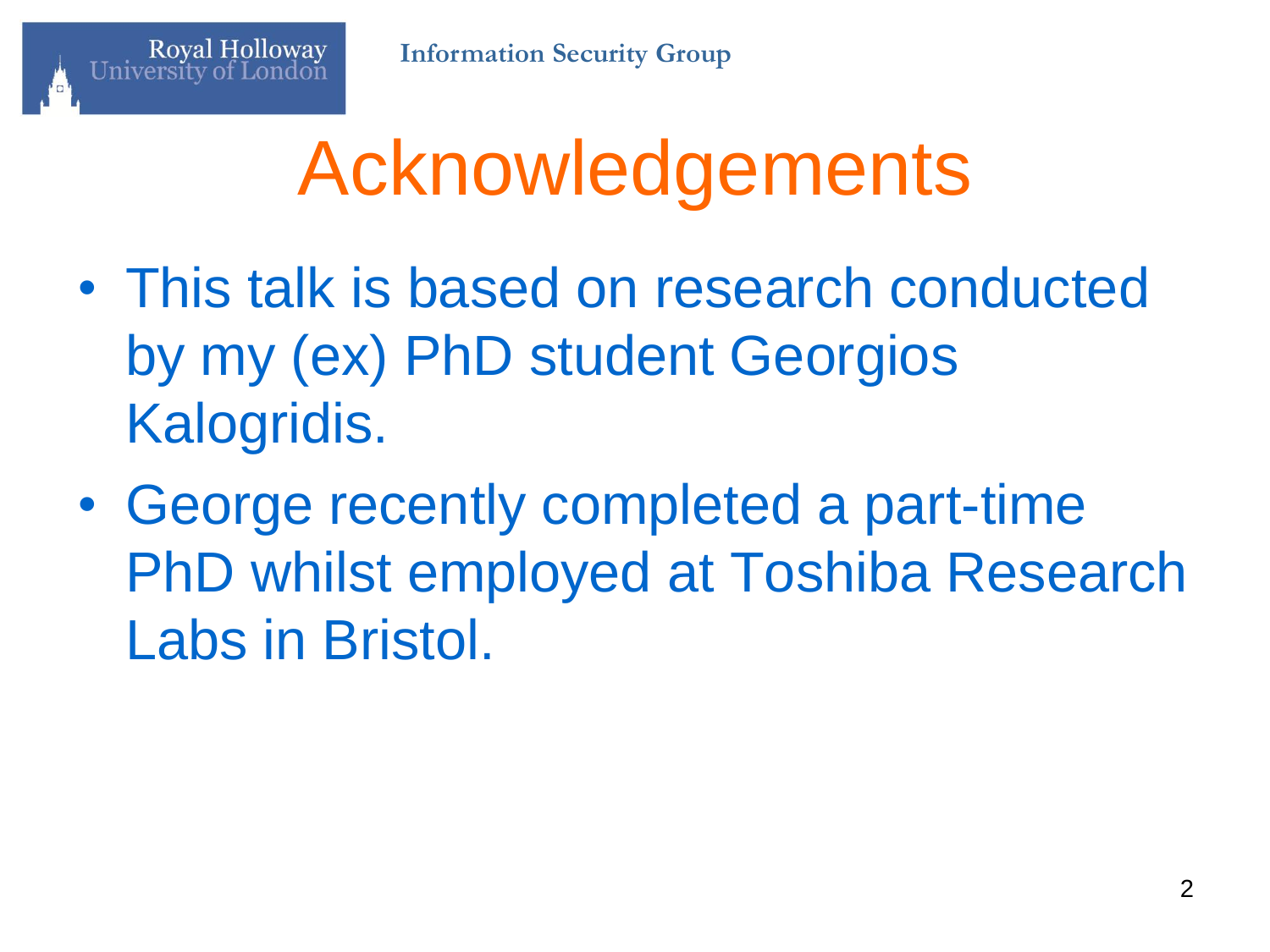

- 1. Agent systems and spy agents
- 2. The spy agent routing problem
- 3. A simple approach
- 4. Problems

- 5. Building in resilience
- 6. Multi-stage testing
- 7. Concluding remarks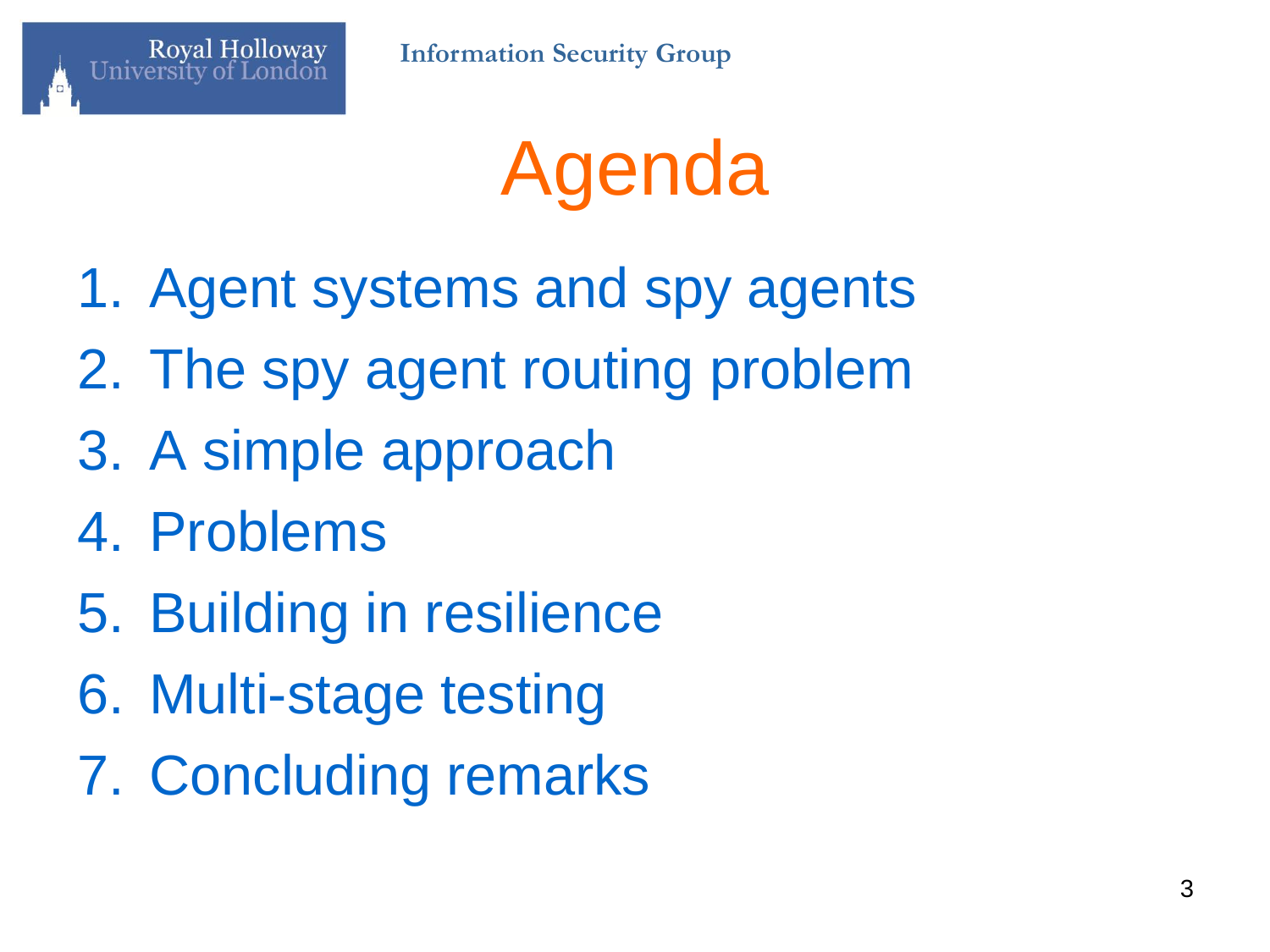

- 1. Agent systems and spy agents
- 2. The spy agent routing problem
- 3. A simple approach
- 4. Problems

- 5. Building in resilience
- 6. Multi-stage testing
- 7. Concluding remarks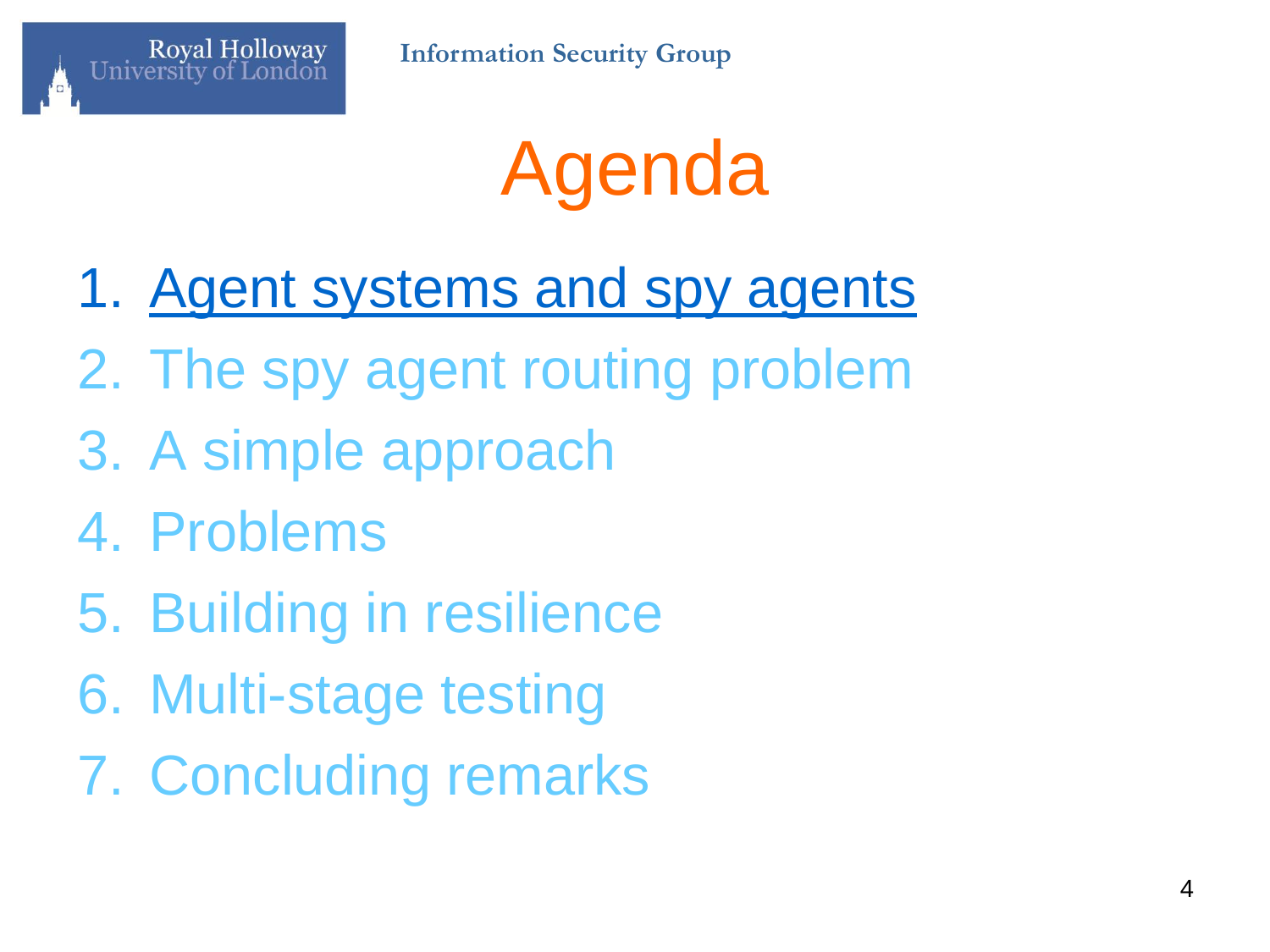# Mobile agent systems

- A **mobile agent** is an aggregation of software and data able to:
	- migrate (move) from one computer to another autonomously;
	- continue execution on destination computer.
- Motivation is to reduce need to communicate – autonomous agent could visit many sites before returning to originator with results.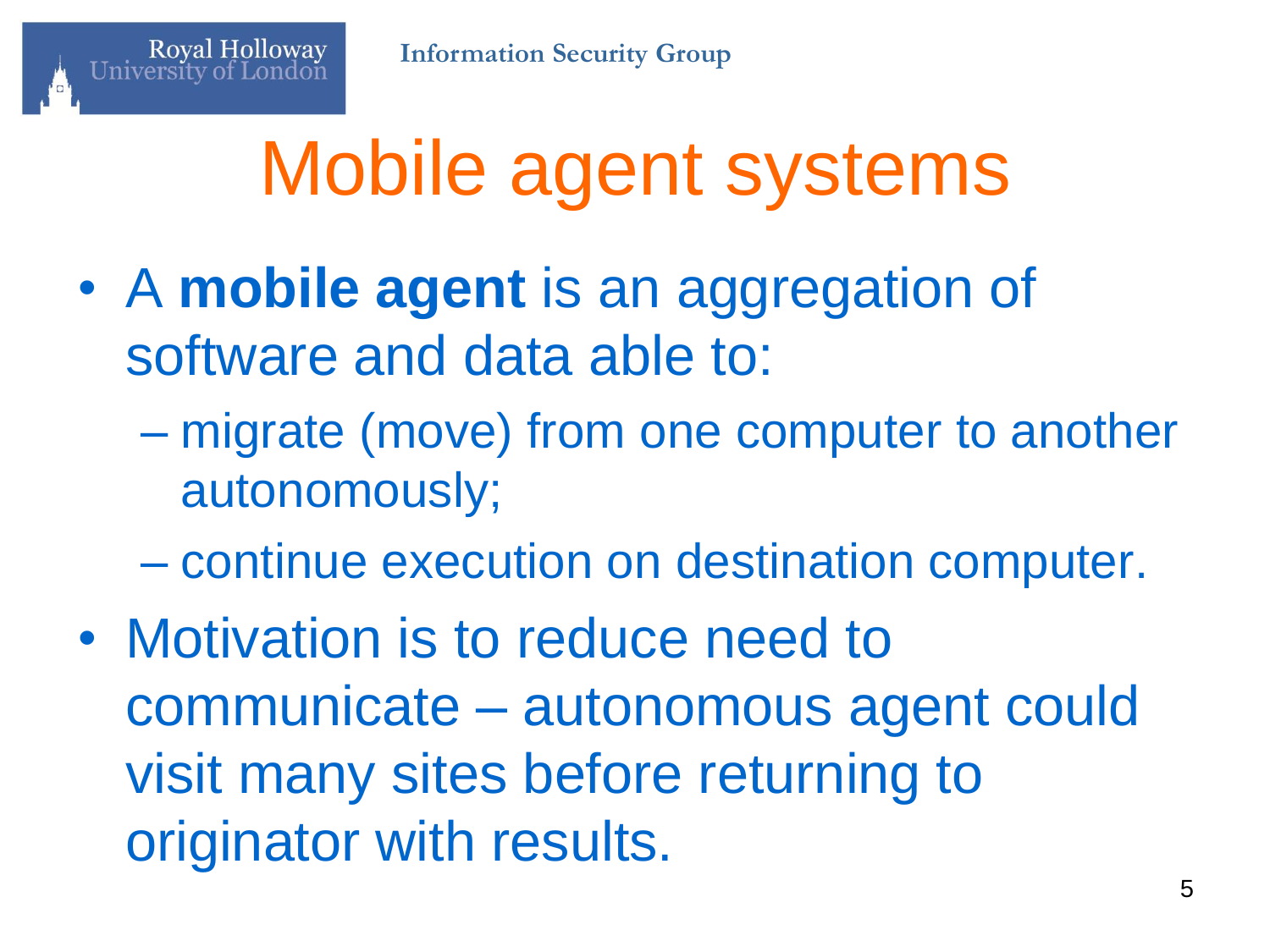

#### **Context**

- Just one example of a distributed computing model.
- Of course, each host machine must be able to receive, execute, and forward mobile agents.
- Model has attracted considerable attention from researchers over last 10-15 years.
- Interesting problems relating to game theory, artificial intelligence, etc.  $66$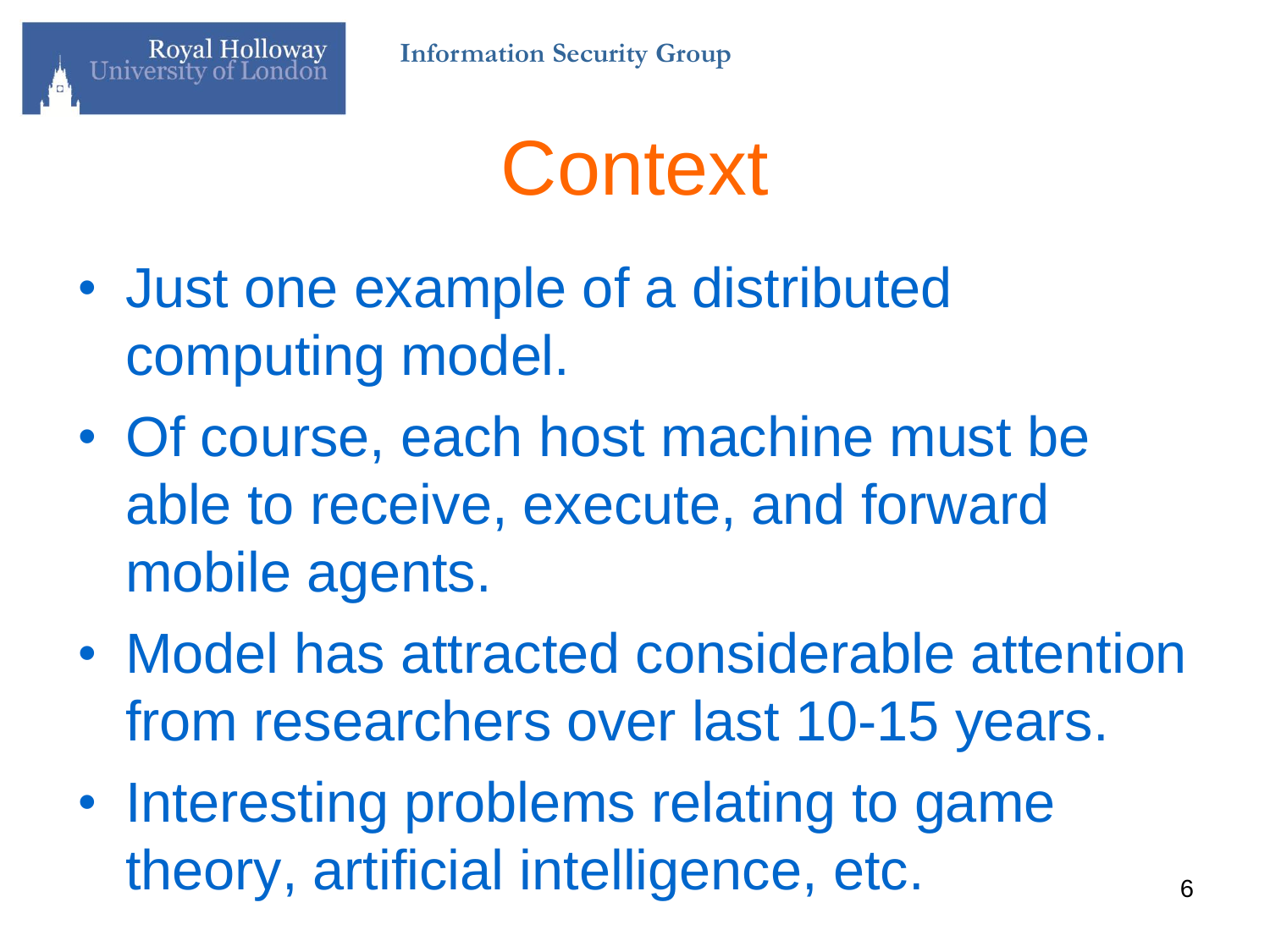# Example application

- One widely discussed possible application relates to e-commerce.
- A 'shopping agent' could be programmed with user requirements and then sent out to find the best deal on offer.
- It might:

- return to originator and provide summary of deals on offer;
- actually conclude the best deal autonomously, and then simply return details of deal to originator.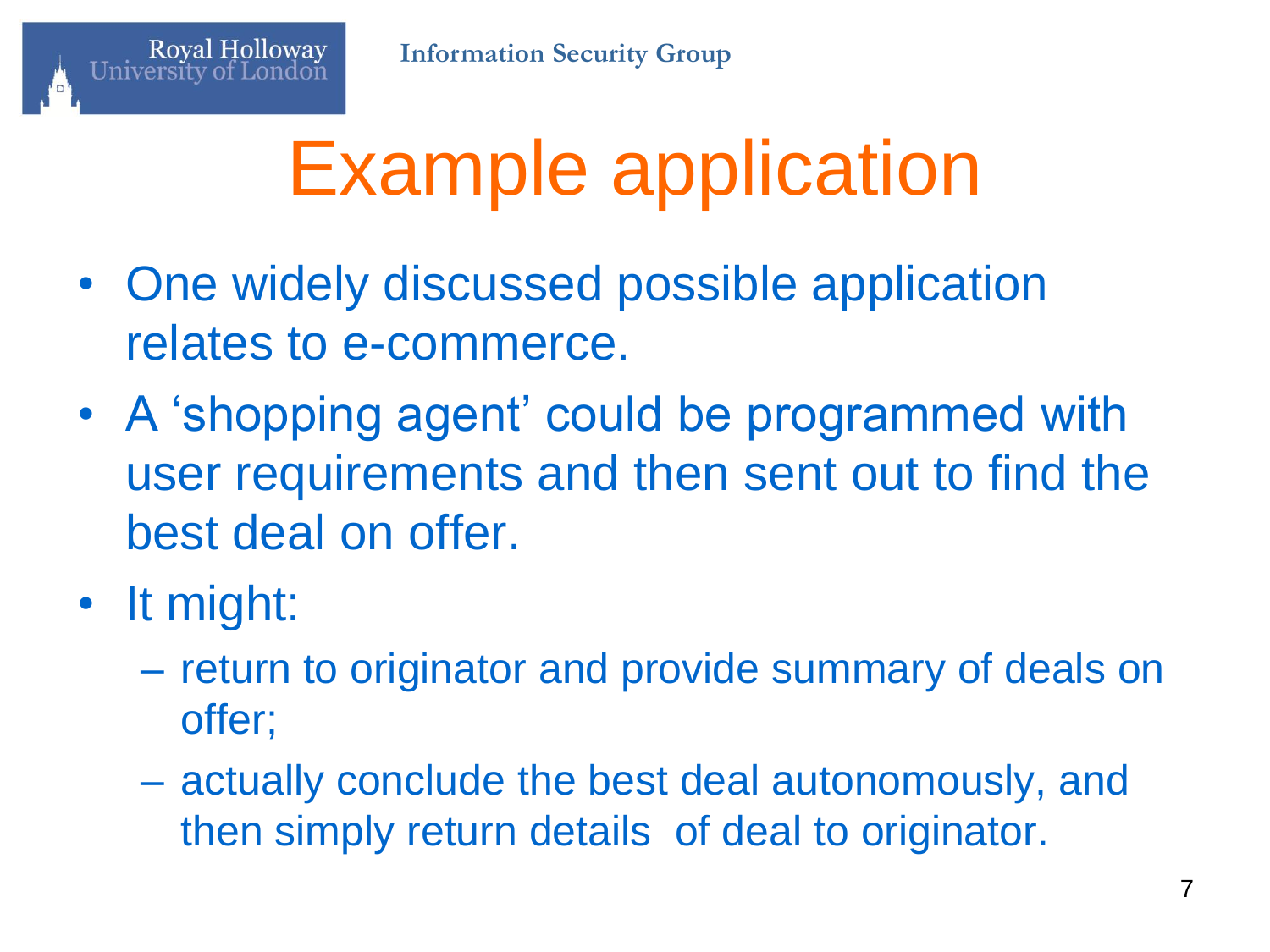

#### Trust issues

- Two major security/trust issues associated with mobile agents.
	- **1. Malicious agents**: a malicious agent might try to subvert a visited host and/or learn about other agents.
	- **2. Malicious hosts**: a malicious host might seek to learn originator secrets from agent code, or simply unfairly influence outcome of agent computations (e.g. by changing competitor offers in e-commerce example).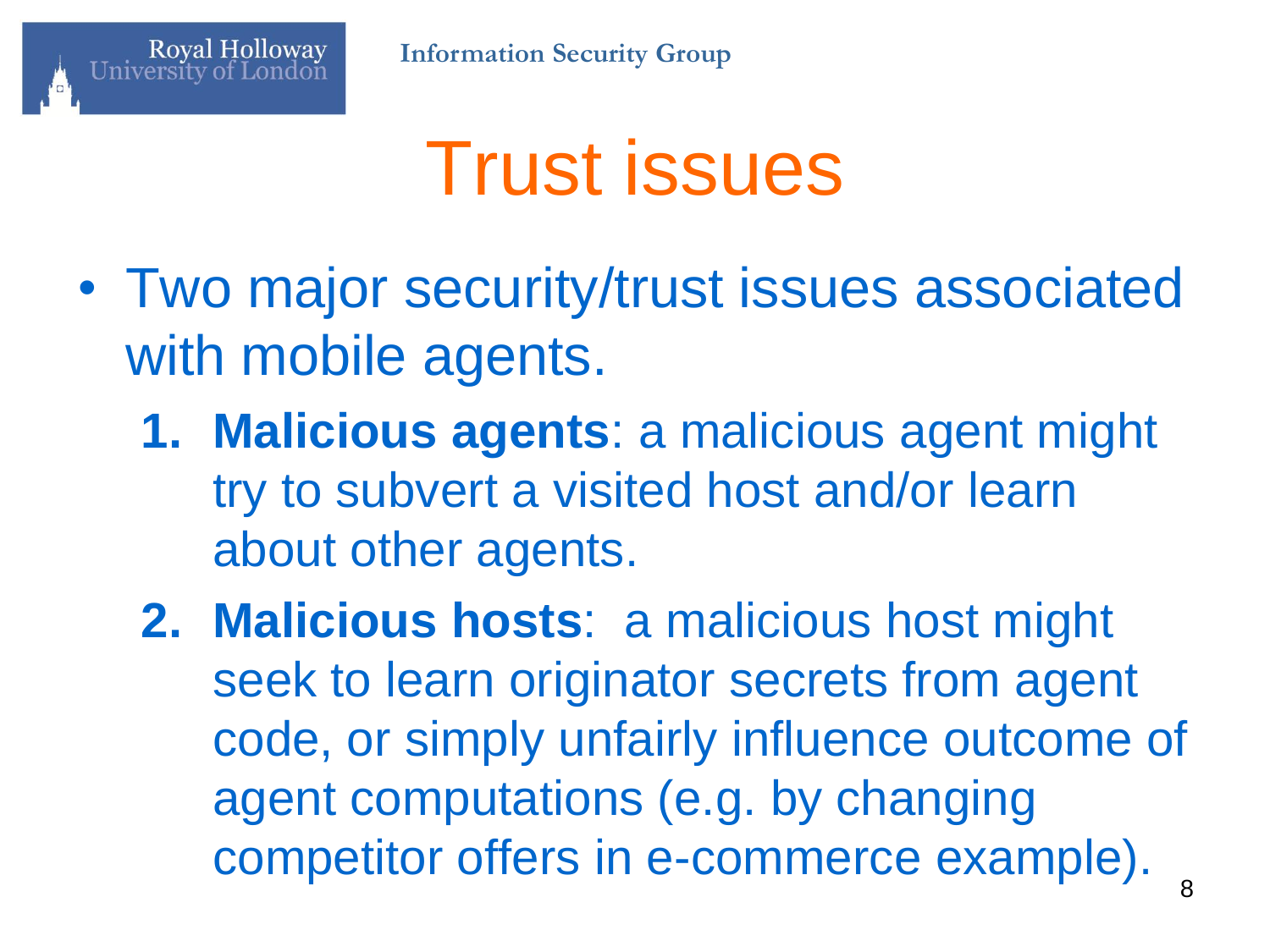## Malicious agents

- This threat arises in any mobile code scenario.
- Many possible solutions, including:
	- sandboxing (as in Java);
	- proof carrying code (code carries proof of its properties which can be verified before execution);
	- code signing;

– ...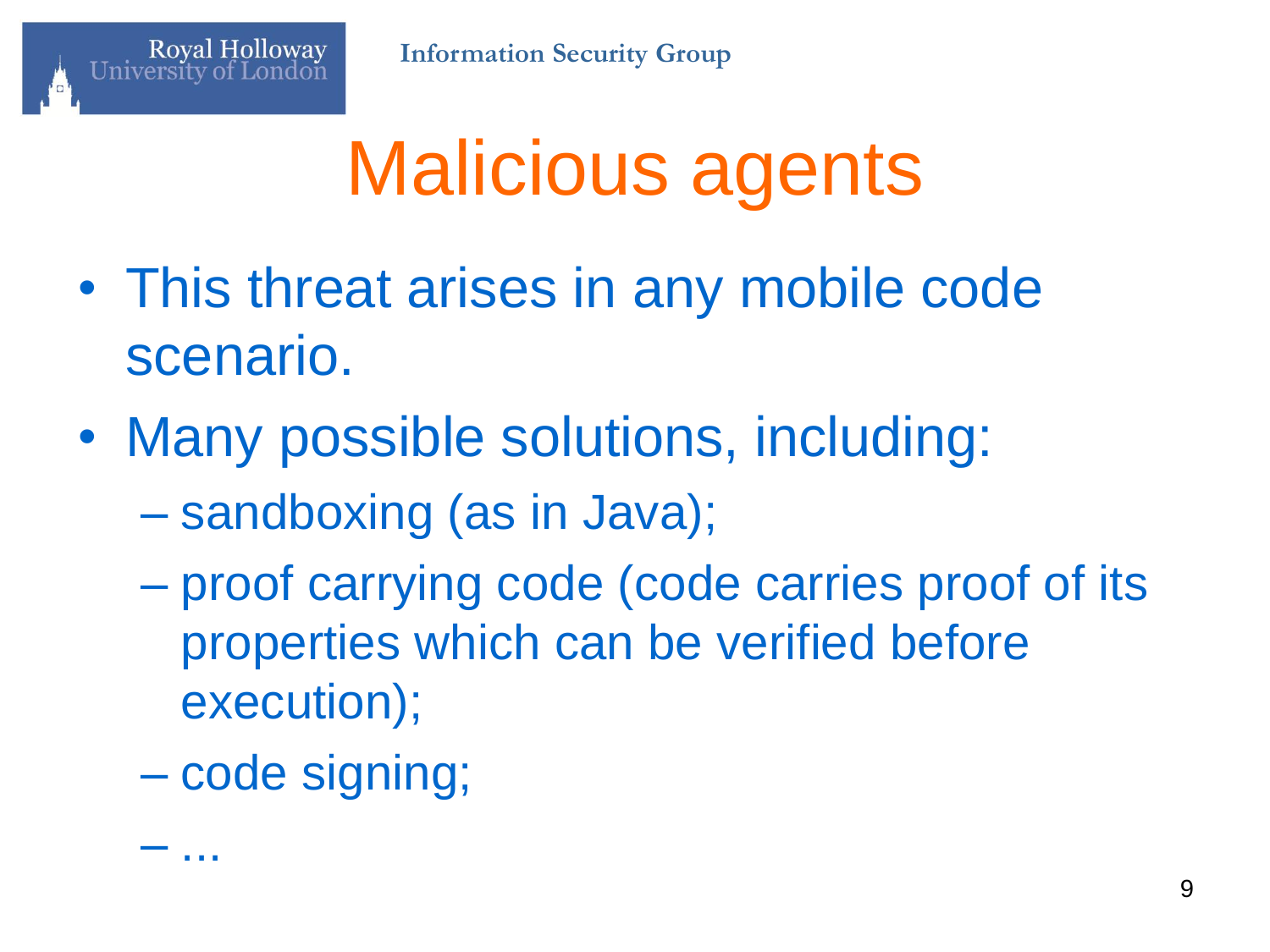

#### Malicious hosts

- As many authors have observed, fixing this problem is very difficult.
- Host has complete control over code.
- Possible solutions include:
	- code obfuscation;

- homomorphic encryption (allowing computing on encrypted data);
- use of trusted computing to provide guarantees over host behaviour.
- These measures are designed to prevent bad things occurring ... 10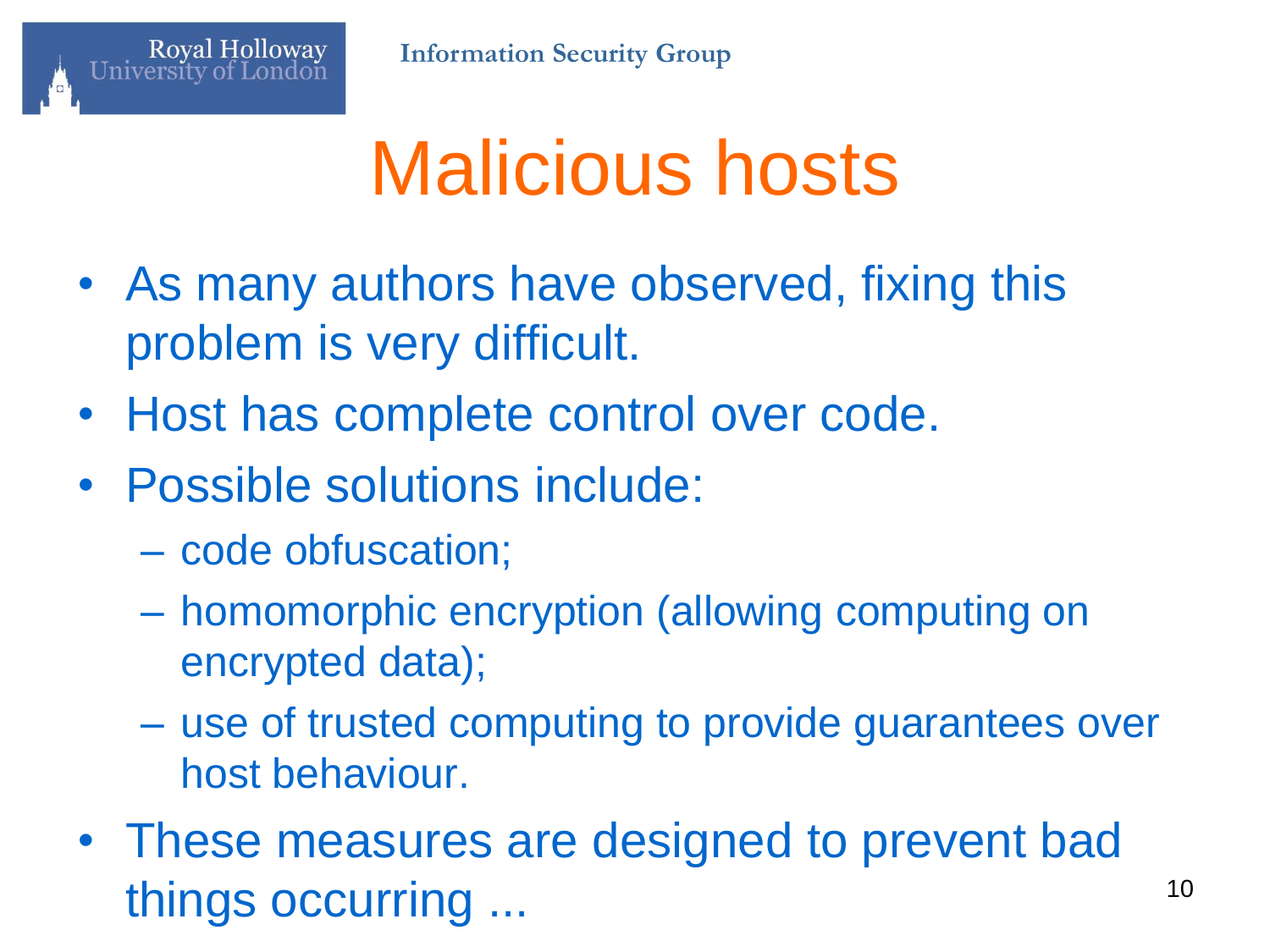#### Remote host assessment

- In practice, it is often impossible to completely prevent bad outcomes.
- One approach is to try to minimise risk by using 'more trusted' hosts.
- Idea underlying this talk is a possible method for remote host trust evaluation.
- Results from this evaluation could be used by a reputation management system.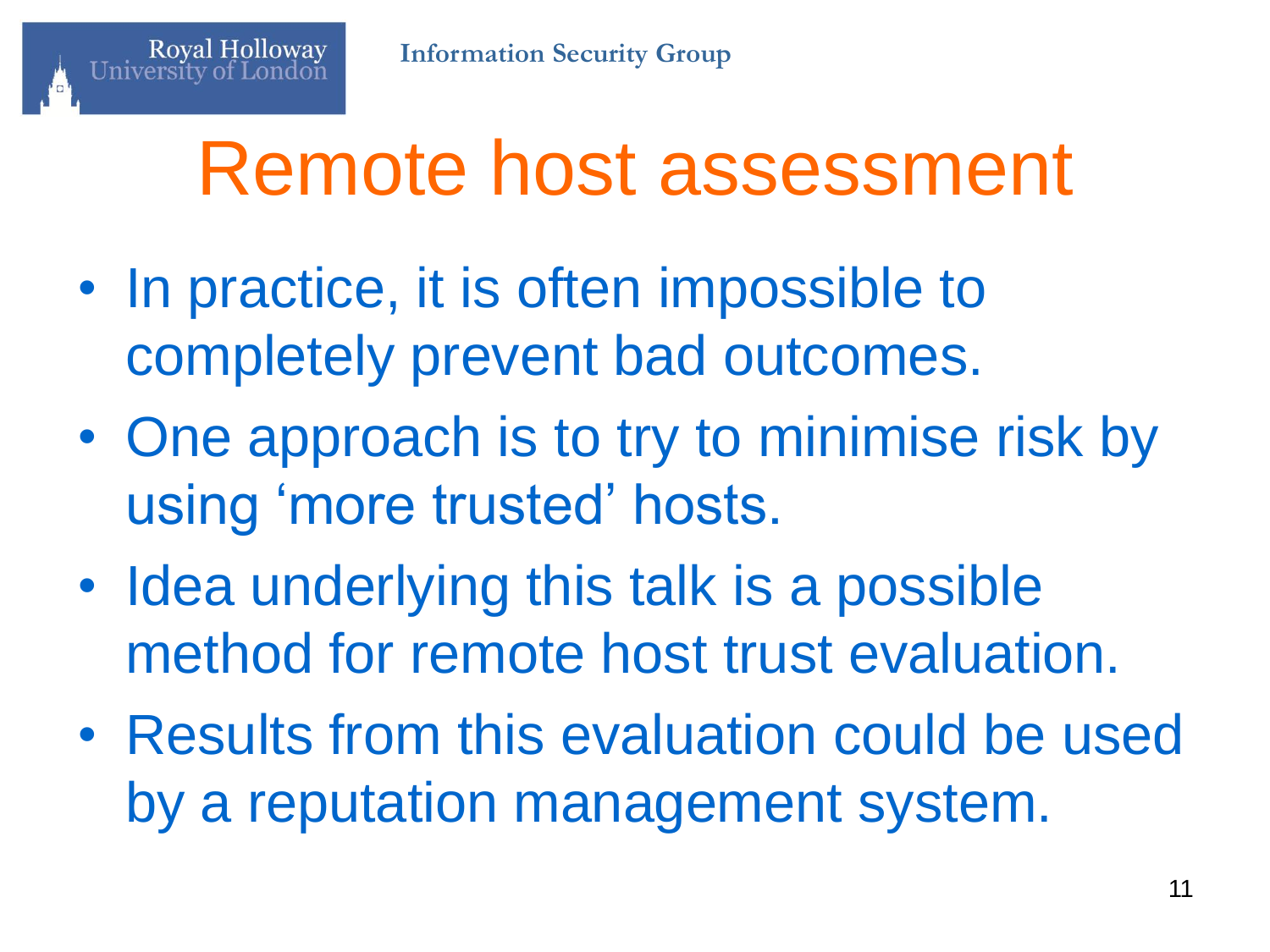

# Spy agents

- Idea of spy agents is to send out agents which look genuine but which are purely present to test hosts.
- Originator tests a set of hosts by sending out a number of spy agents and awaiting results.
- Spy agents must contain information which can be misused (incentive to misbehave).
- Misbehaviour must be detectable by originator.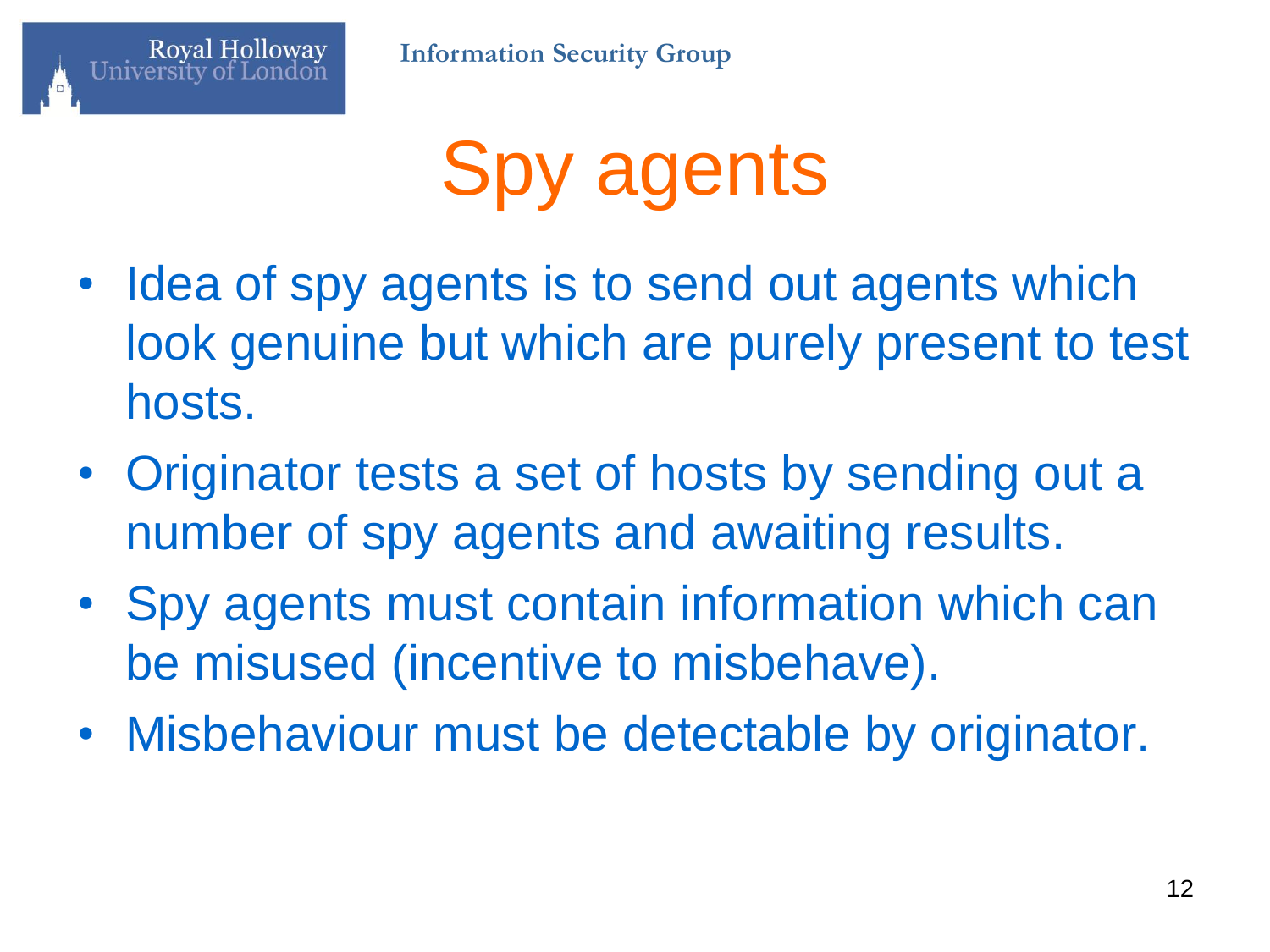# Analysing results

- Assumption is that agent mishandling will be detected; not who did it, but which agents have been abused.
- That is, after sending out agents, each to a predetermined set of hosts, the originator will (eventually) receive a positive or negative indication for each agent, i.e. of whether or not it has been abused.
- Need to analyse these results to identify bad hosts.

13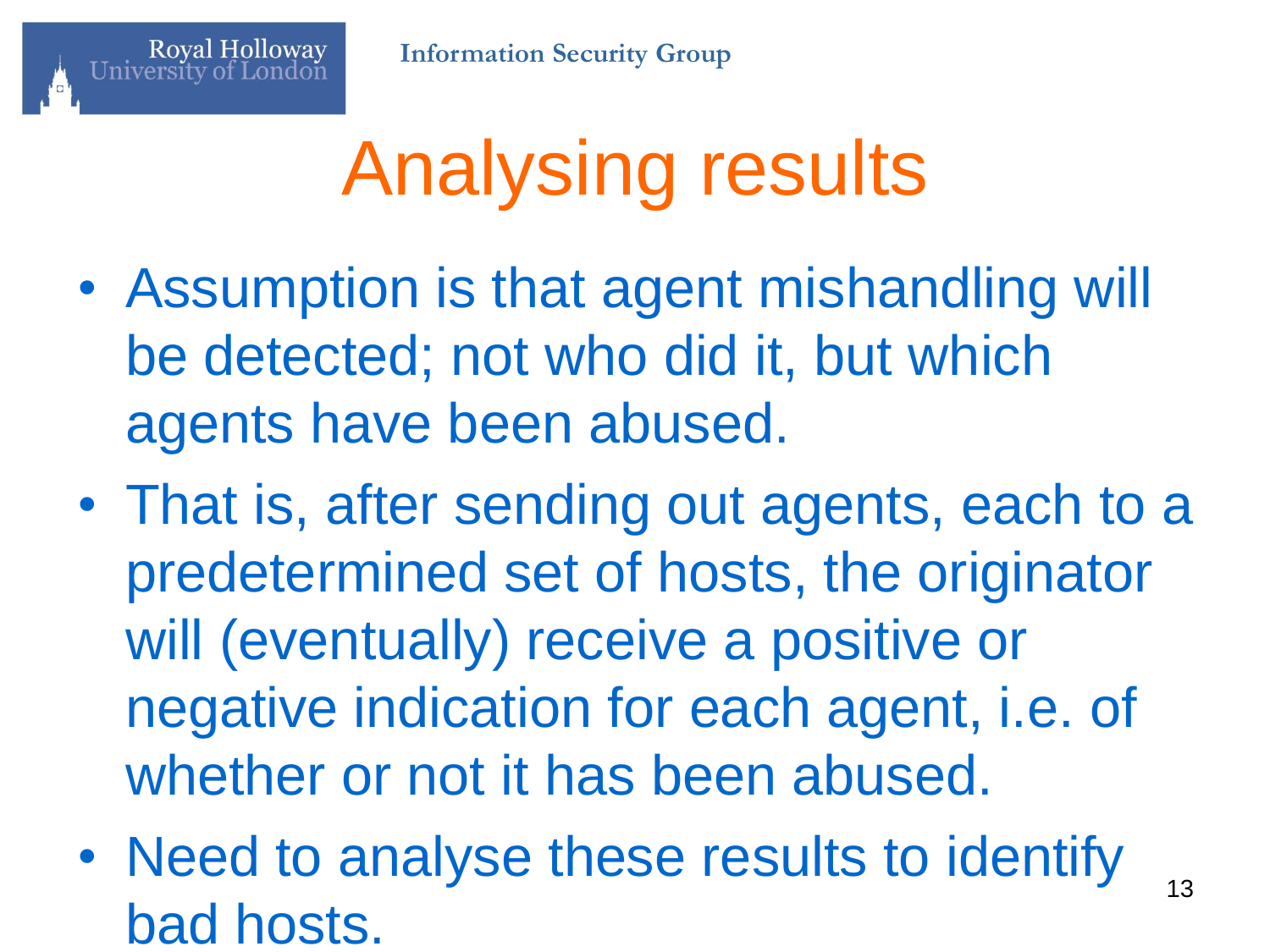### E.g. – decoy email addresses

- Could equip each agent with a decoy email address which looks genuine (and has high entropy).
- Agent policy could require nondissemination of email address.
- If email address receives spam, then this is evidence of agent abuse.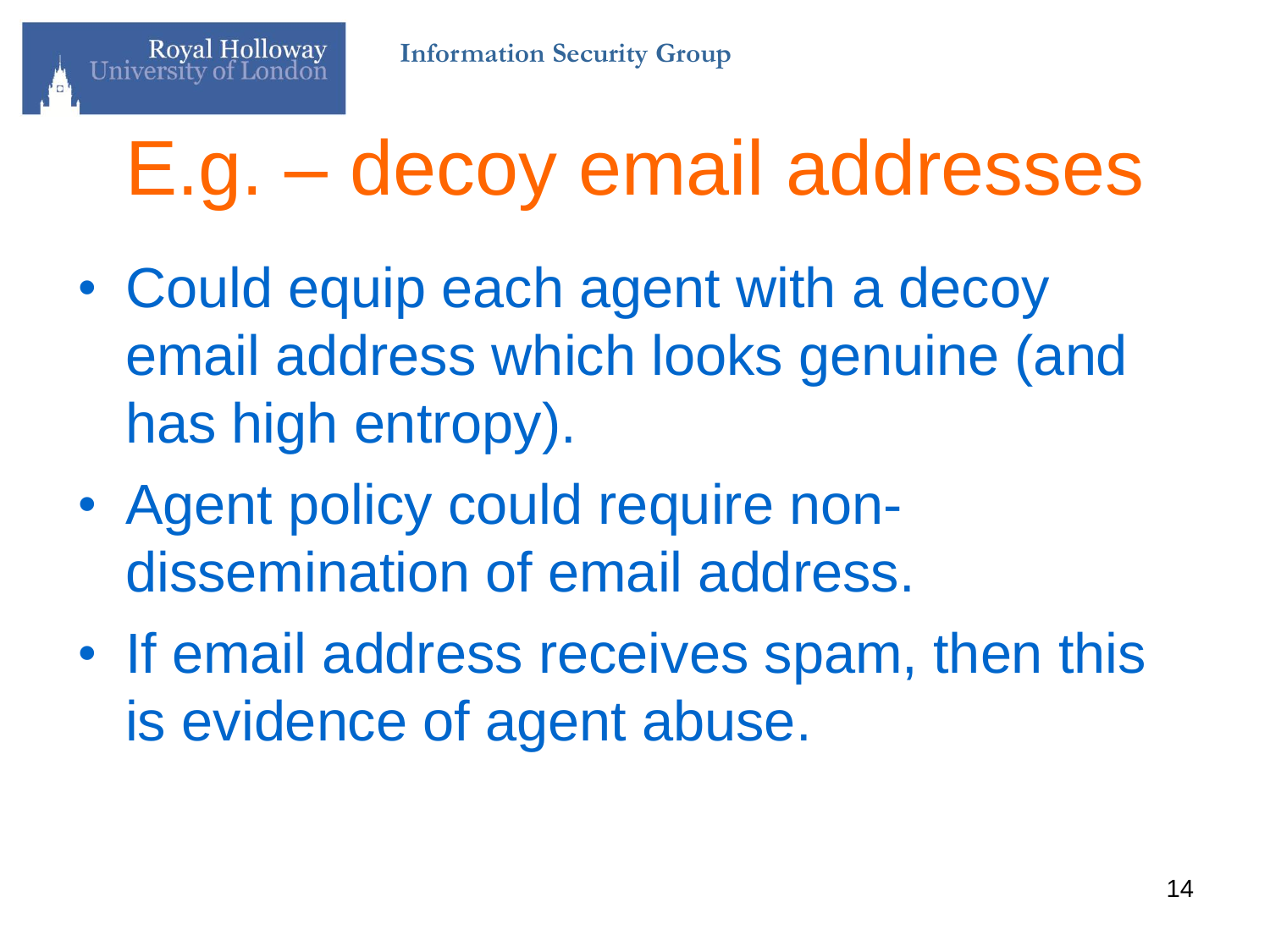

### Agenda

- 1. Agent systems and spy agents
- 2. The spy agent routing problem
- 3. A simple approach
- 4. Problems

- 5. Building in resilience
- 6. Multi-stage testing
- 7. Concluding remarks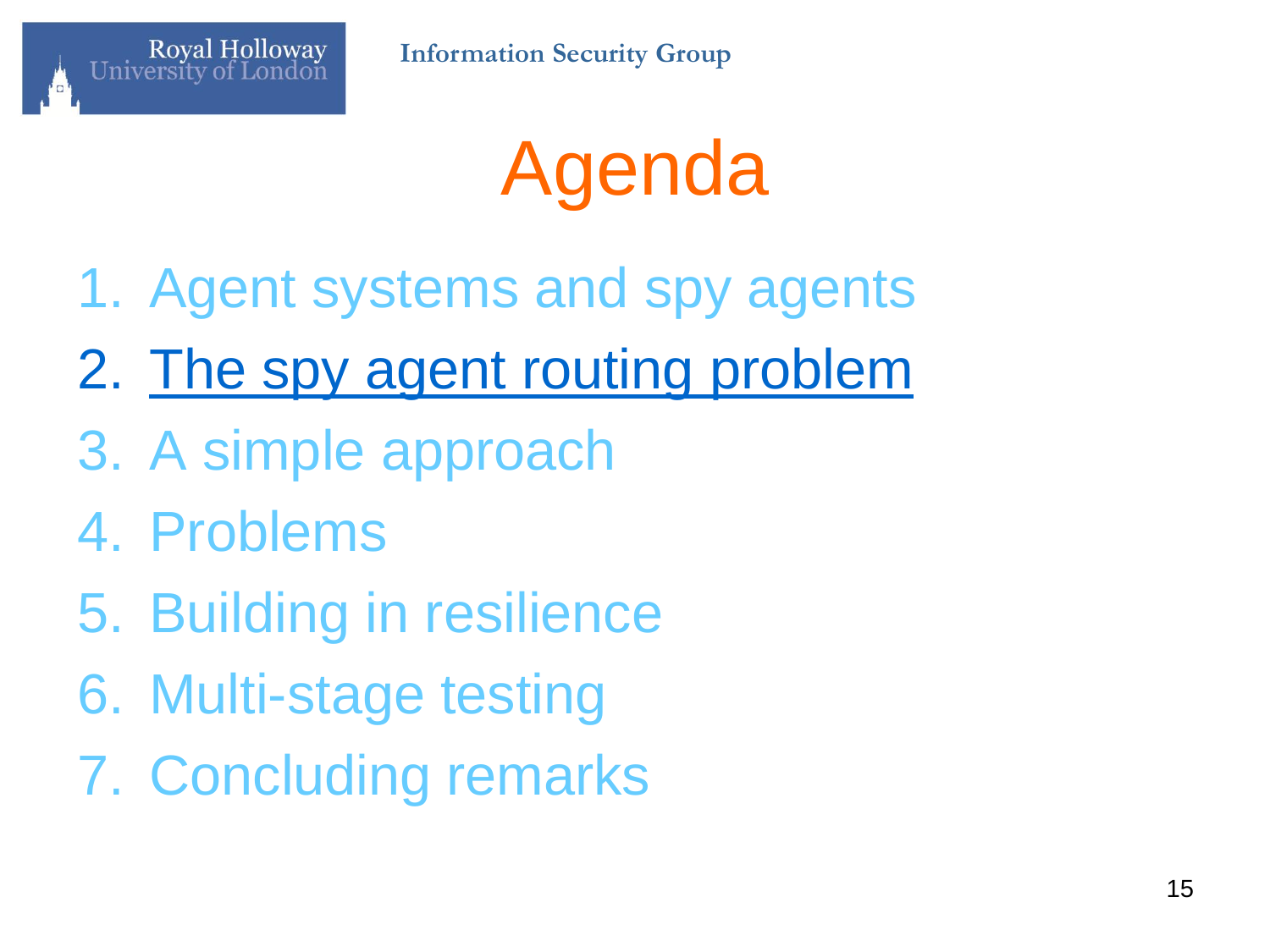

### **Assumptions**

• All hosts are bad or good.

- An approach to agent design and use has been chosen that guarantees:
	- if an agent **route** (i.e. set of hosts it visits) includes at least one bad host then it will yield a positive result;
	- if an agent route include no had hosts then it will yield a negative result.
- The order in which an agent visits hosts is immaterial.
- Malicious hosts do not collude.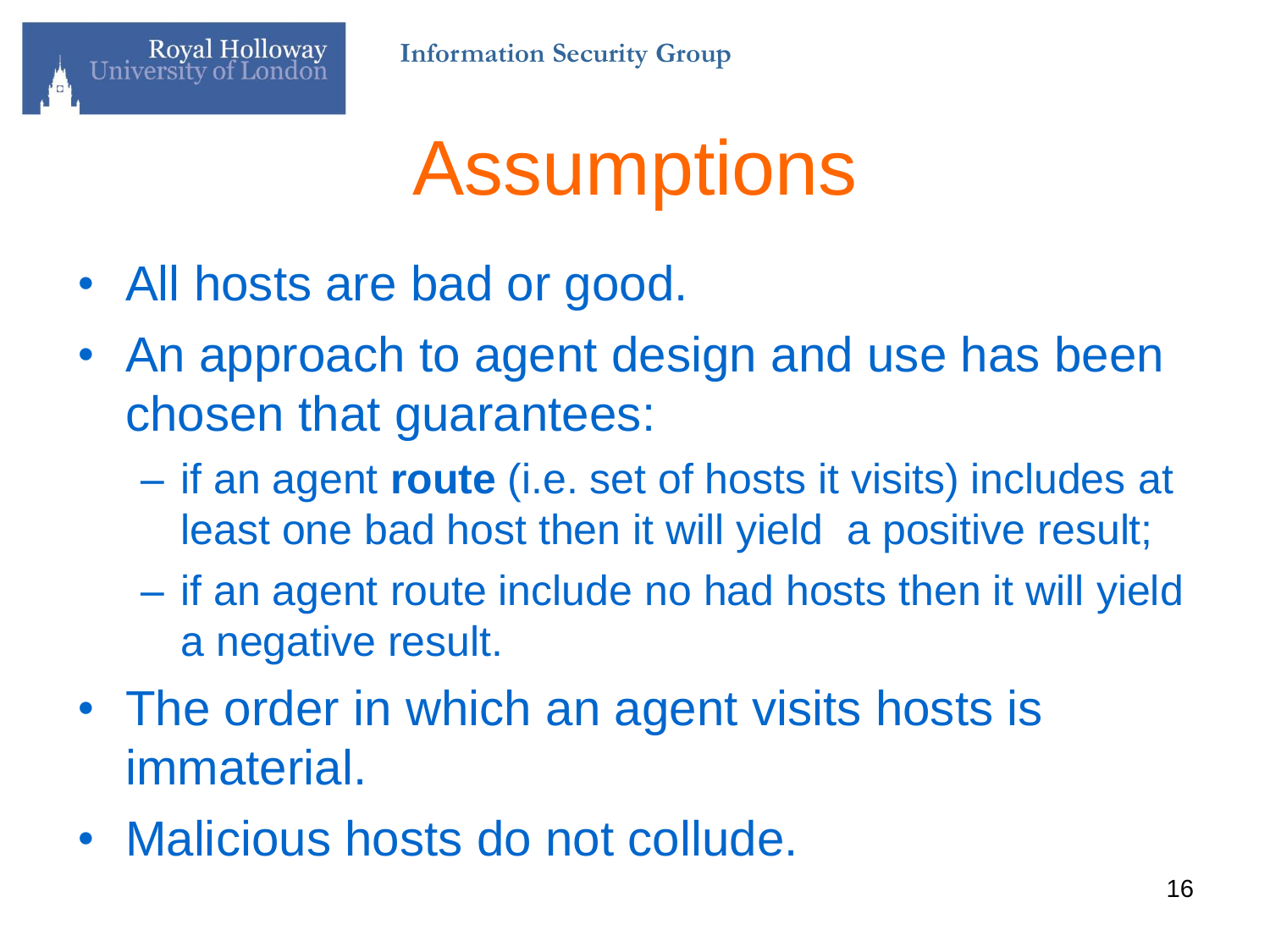

#### **Discussion**

- These are very strong assumptions.
- Consider later in talk how they might be weakened.
- We are concerned with choosing a set of agent routes so that the malicious hosts can be uniquely identified, no matter how they are distributed.
- Clearly a combinatorial problem ...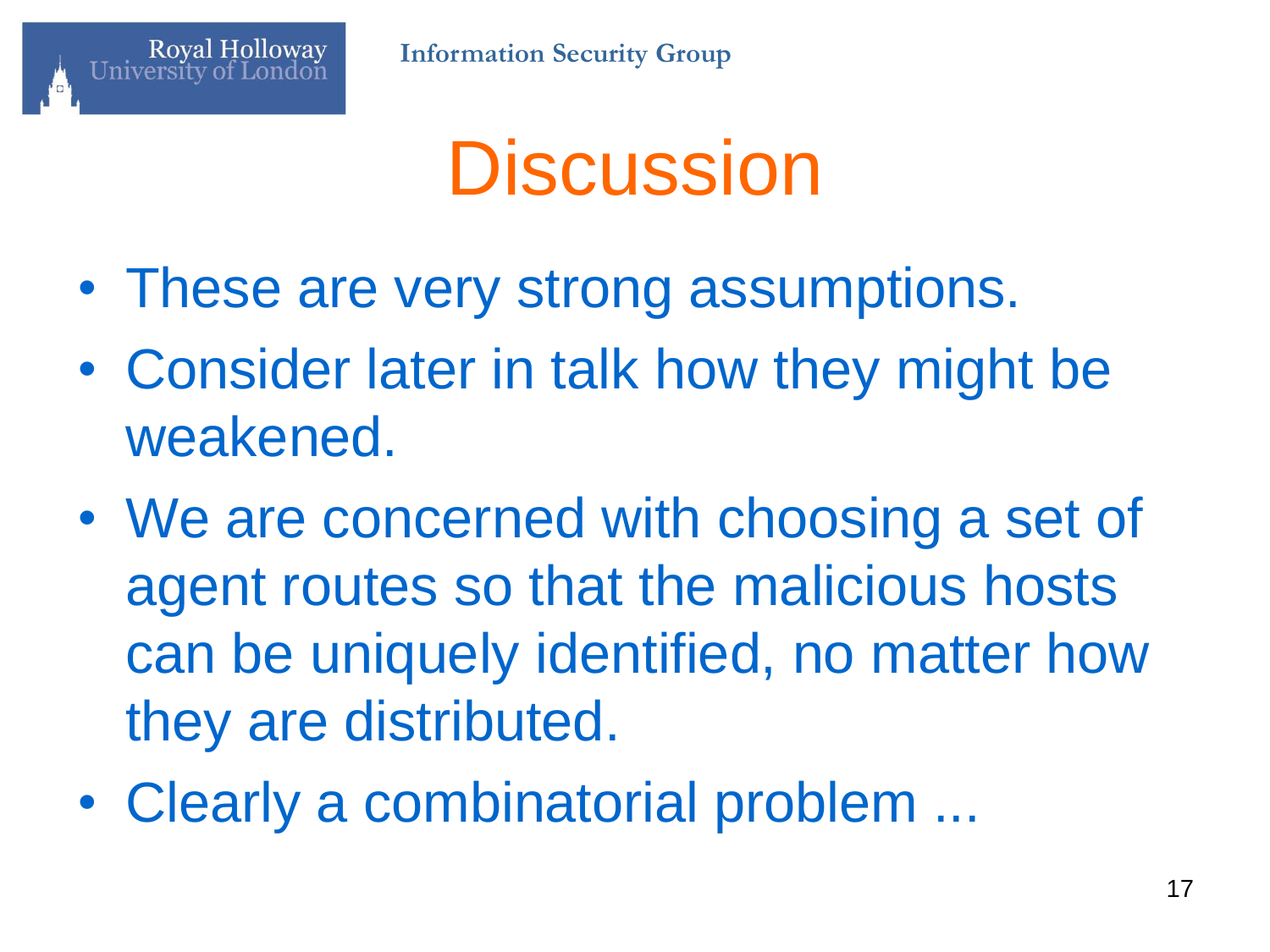#### **Constraints**

- Wish to minimise number of spy agents and also number of agents received by each host.
- However, also assume that agents with large route sets are better, as malicious hosts are more likely to misbehave.
- Sending a unique agent to each host is not acceptable (unacceptable risk of detection to host, and perhaps no incentive to misbehave). 18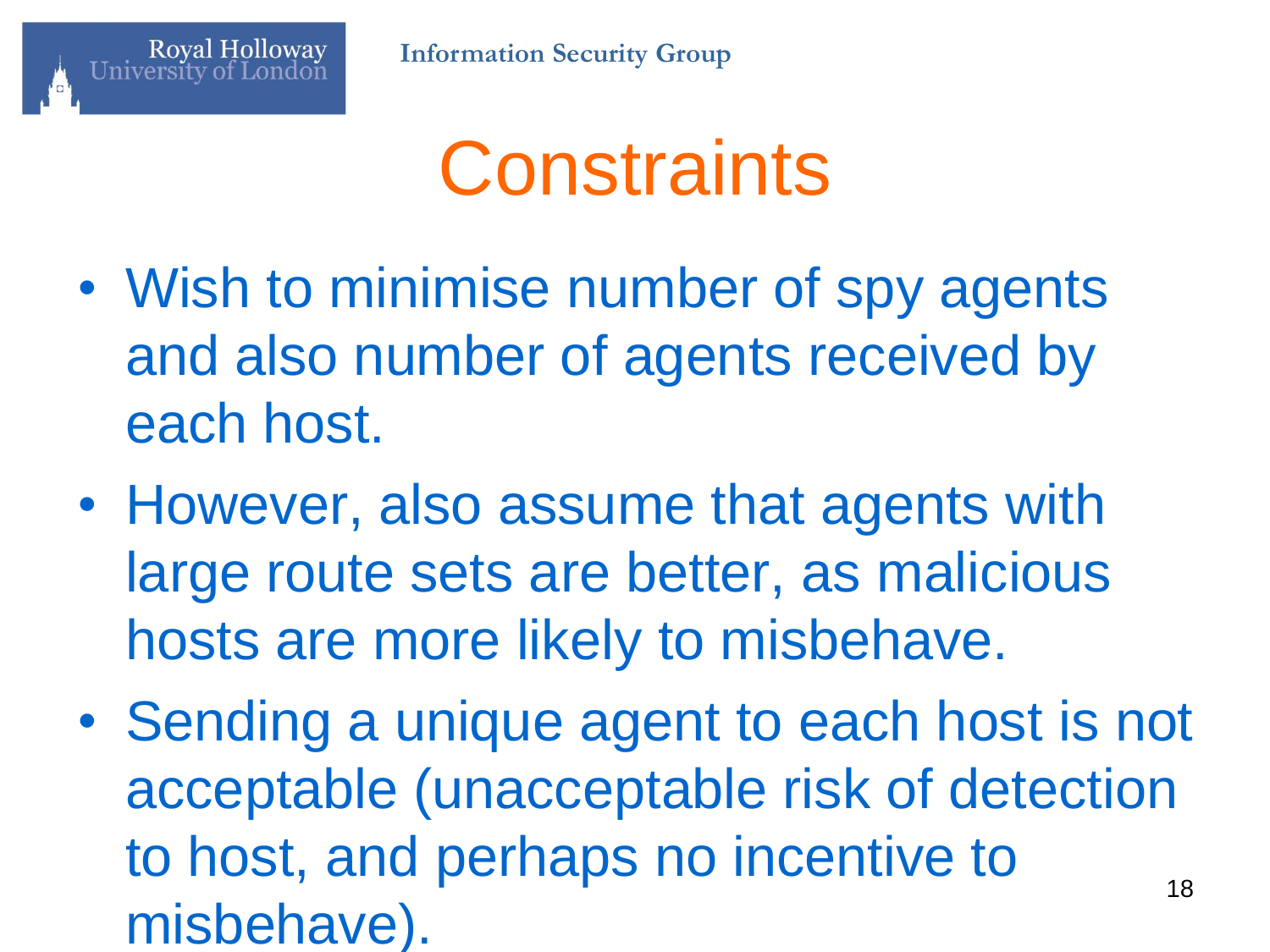



- 1. Agent systems and spy agents
- 2. The spy agent routing problem
- 3. A simple approach
- 4. Problems

- 5. Building in resilience
- 6. Multi-stage testing
- 7. Concluding remarks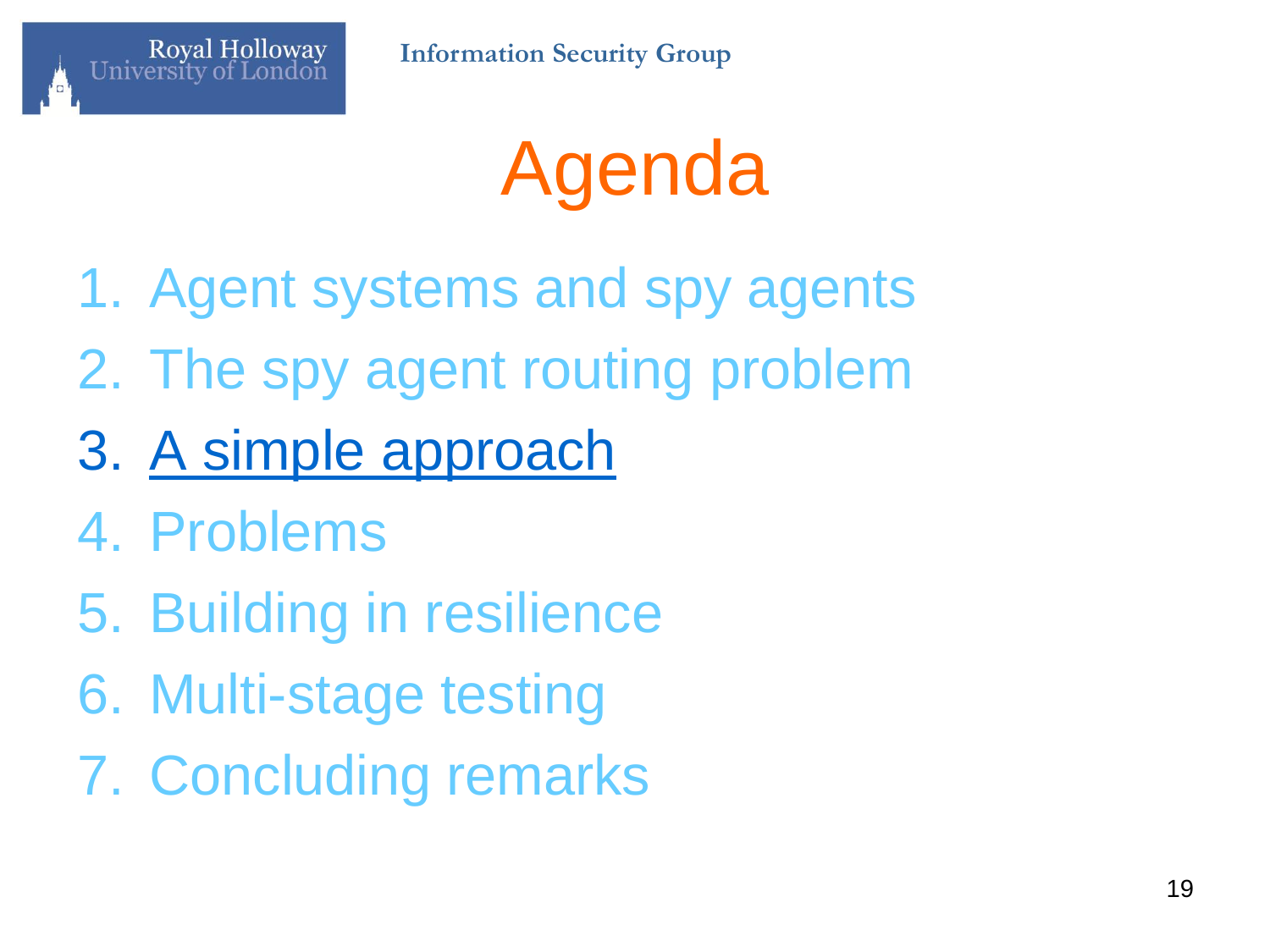

# Group testing

- The underlying combinatorial problem has been well-studied under many guises.
- In **group testing** a population of items containing a small set of defectives is tested in order to identify the defectives.
- Items are pooled for testing; a group test reports 'positive' if the tested pool contains one or more defective elements, and reports 'negative' otherwise.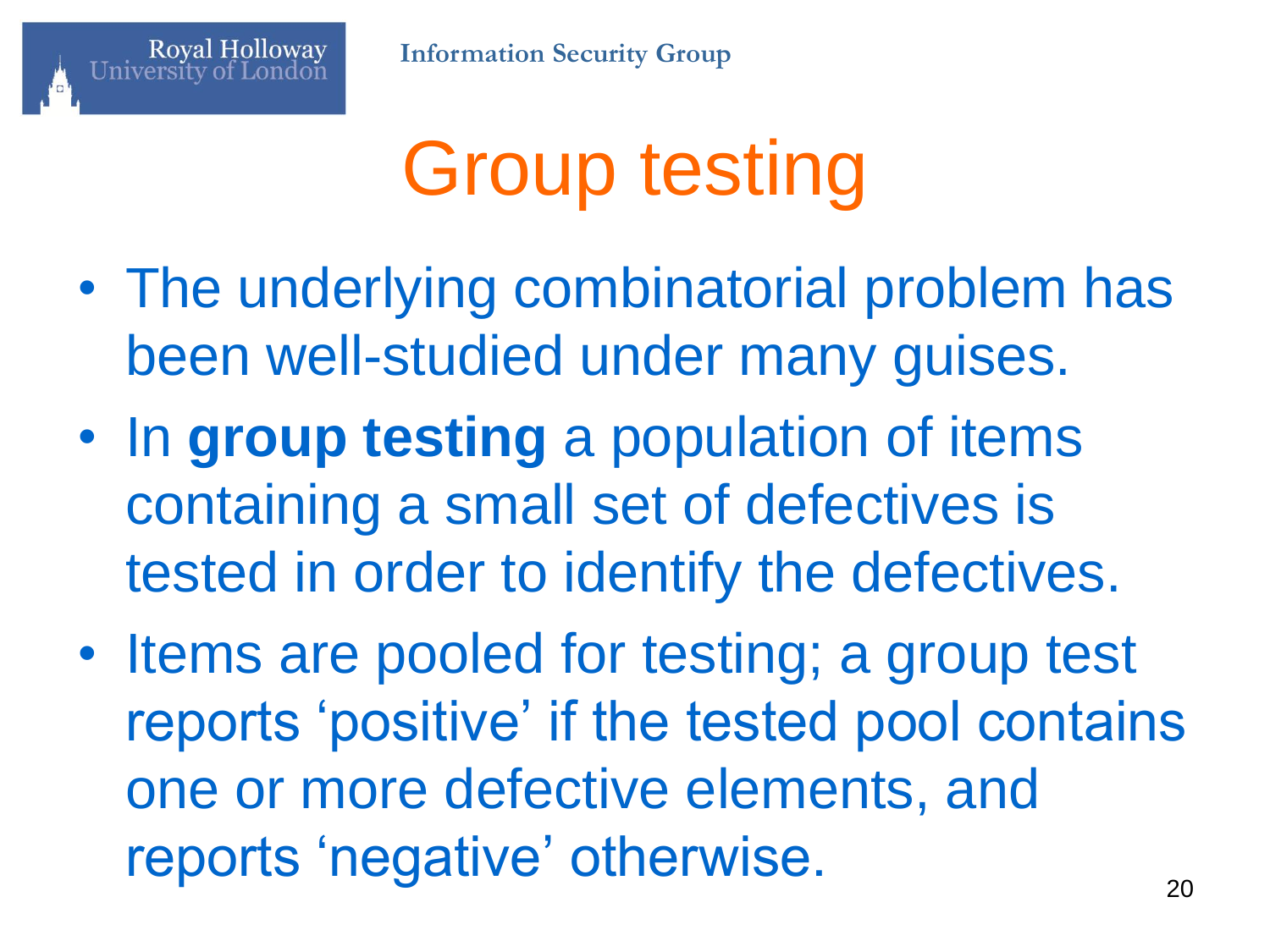#### Sequential & non-adaptive testing

- Two main types of group testing (GT) schemes: sequential and non-adaptive.
	- **Sequential** schemes allow the selection of later tests to be based upon the outcomes of previous tests. (Fewer tests in general).
	- In a **non-adaptive** scheme, the set of tests is predetermined. (Allows parallelism).
- Sequential GT goes back almost 70 years (Dorfman ,1943).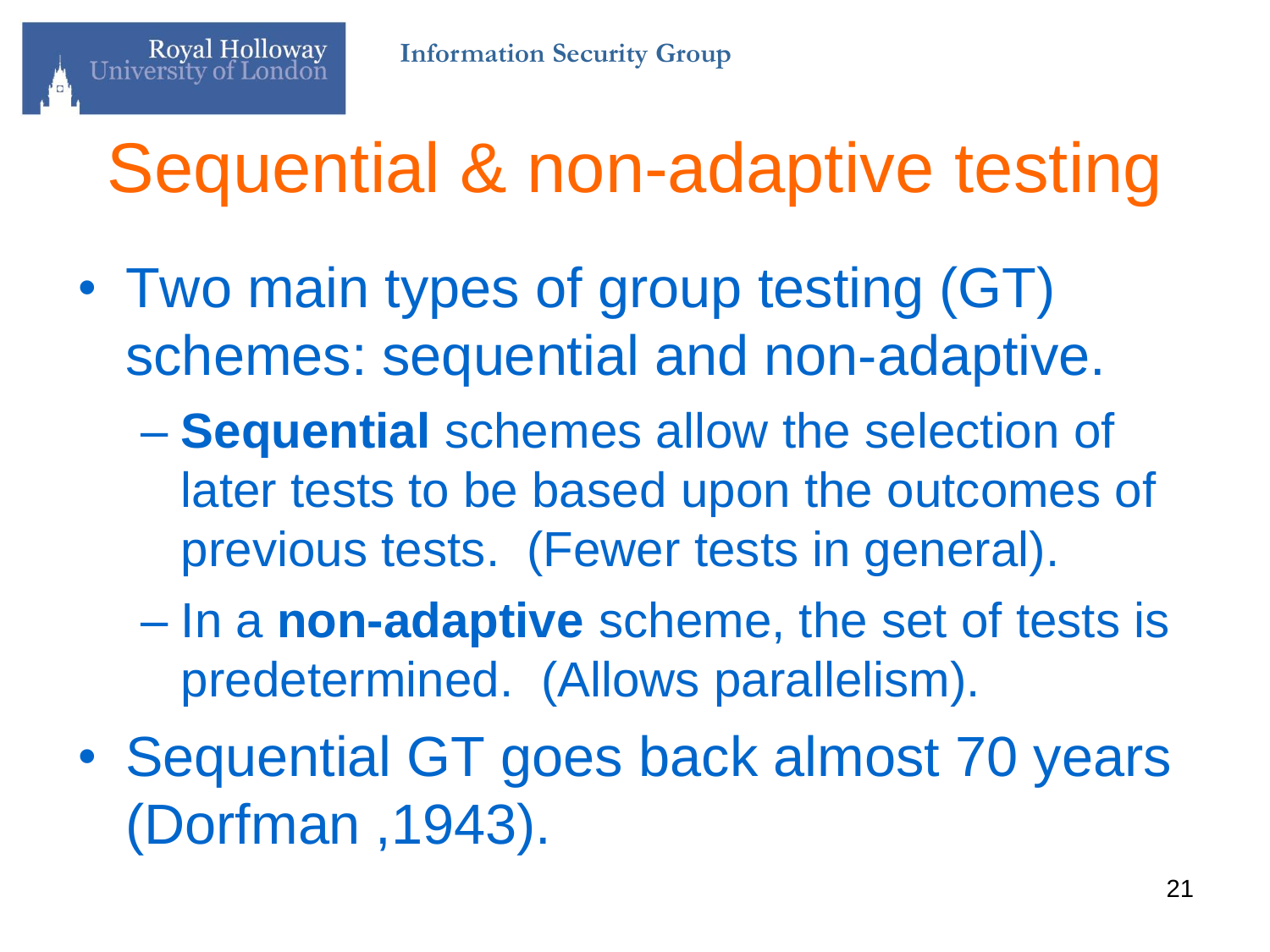# Non-adaptive GT

- Range of non-adaptive GT constructions have been proposed based on block designs, superimposed codes, transversal designs, cover-free families, and other combinatorial designs.
- Recent survey of non-adaptive GT provided by Du and Hwang (2006).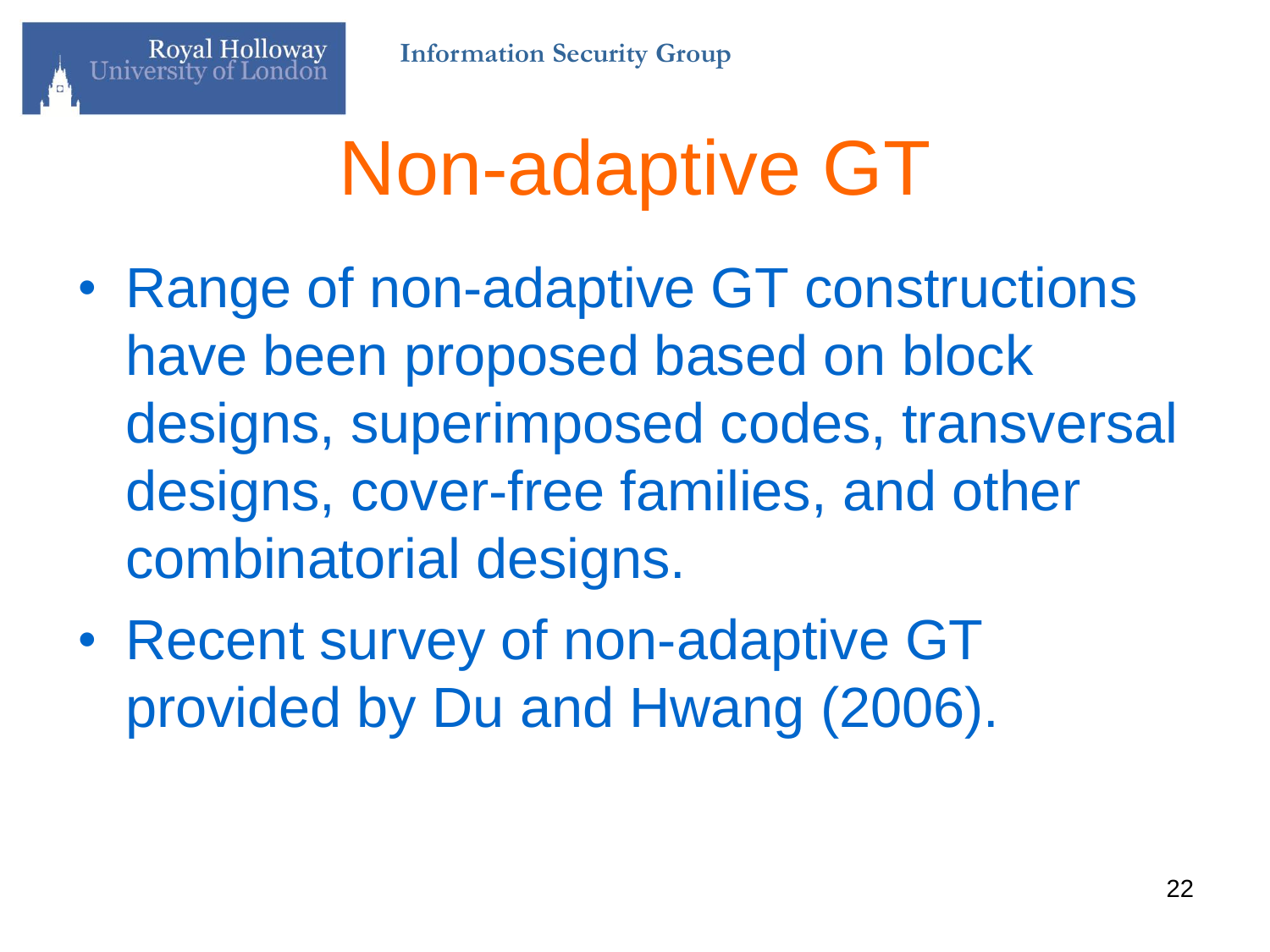## Application to spy agents

- In most cases non-adaptive approach likely to be more fruitful, because:
	- possibility of parallelism (sending out multiple agents at same time);
	- need results in shortest possible time.
- Look at a simple example.

**Royal Holloway** 

• Note need for decoding algorithm (given agent results, need a means to determine bad host).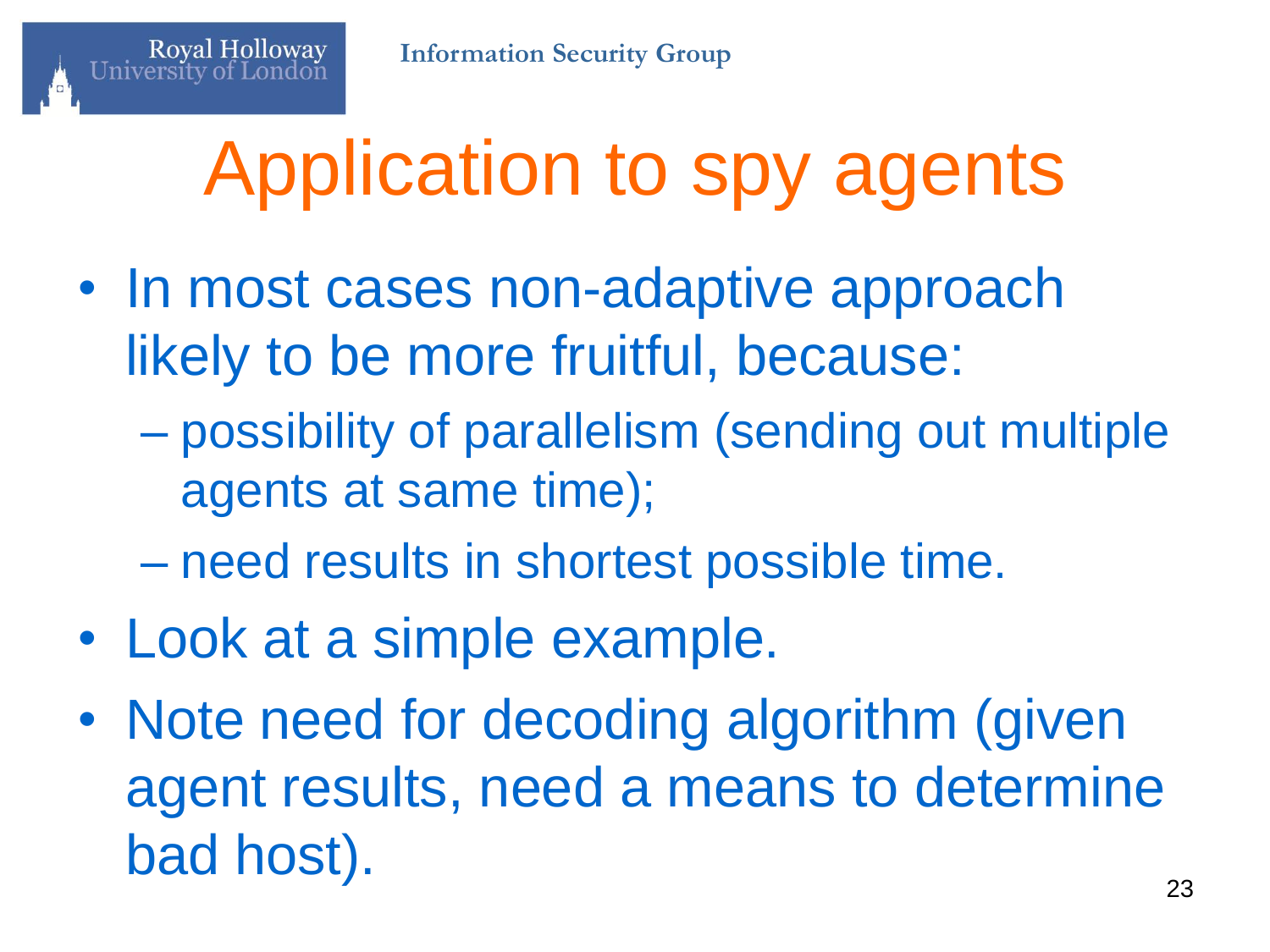### Formalisation

- **Route design** is a triple (*R*, *S*, *I*), where:
	- *R* is set of agents,

- *S* is a set of *n* hosts, and
- *I* is an incidence relation between *R* and *S*, corresponding to an agent visiting a host).
- Identify *R* with points and *S* with blocks of a block design (rows and columns of an incidence matrix).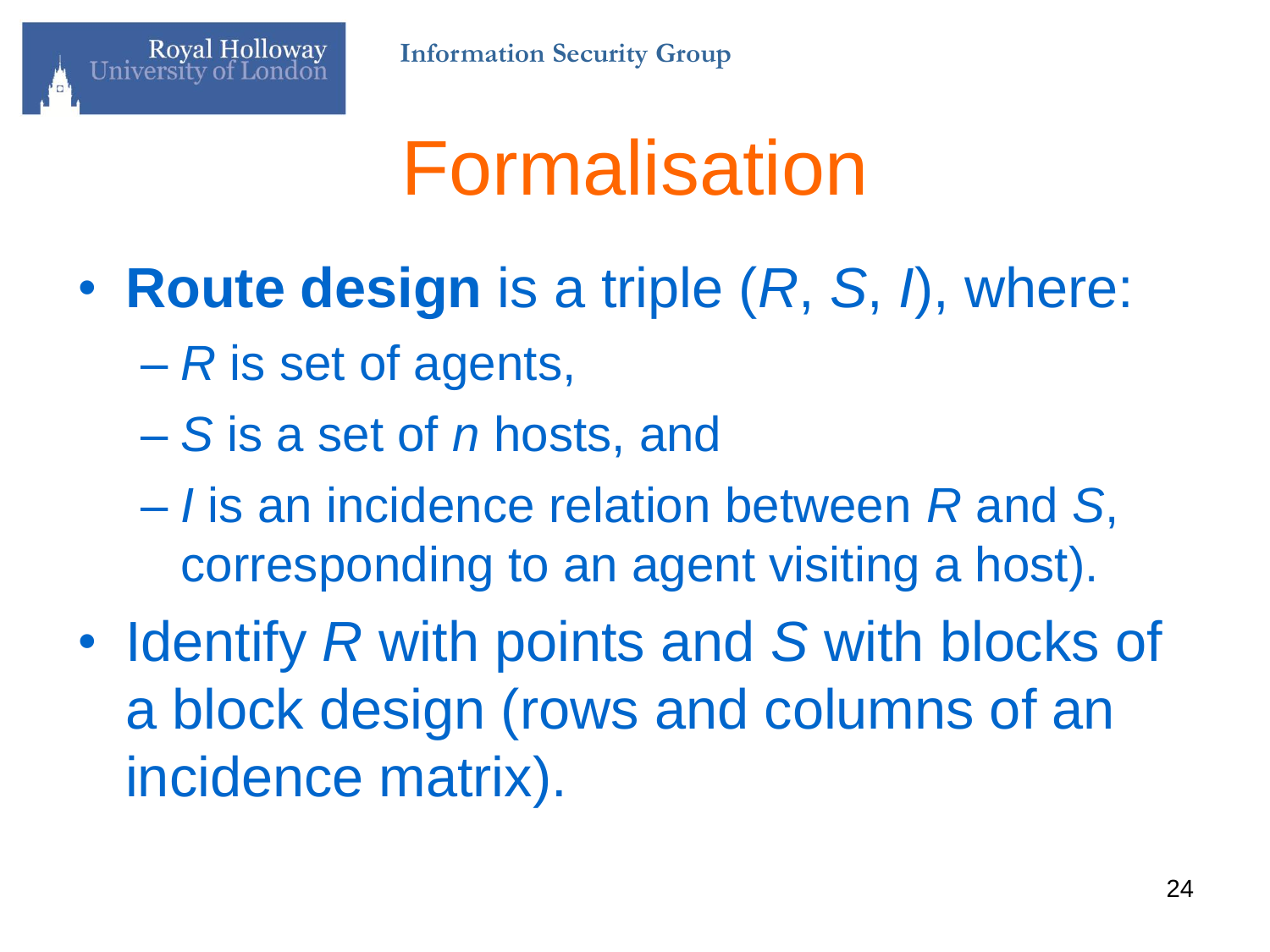### Notational abuse

- Will often think of as a row or column of an incidence matrix as a set, and will refer to 'membership' of a row or column.
- Will also take this further and refer to the **union** of columns or rows, with the 'obvious' meaning.
- My excuse? Well, I'm just a Computer Scientist, so I don't know any better ...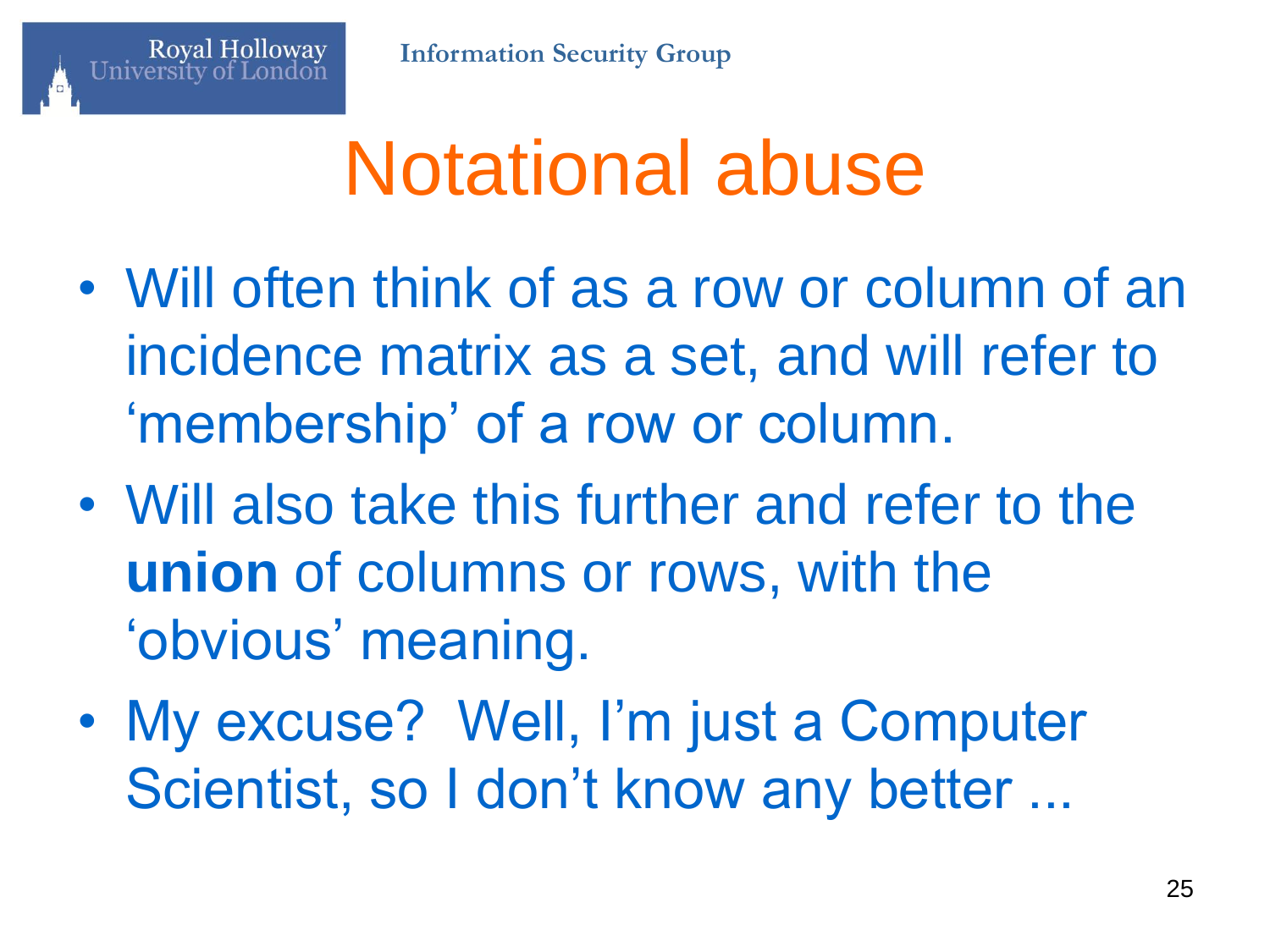

- Call a route design a *d*-classifier if, given **exactly** *d* defective hosts, the outcome of the design can be used to identify all the defective (and honest) hosts.
- A route design is a *d*-classifier if, given **at most** *d* defective hosts, the outcome of the design can be used to identify all the defective (and honest) hosts.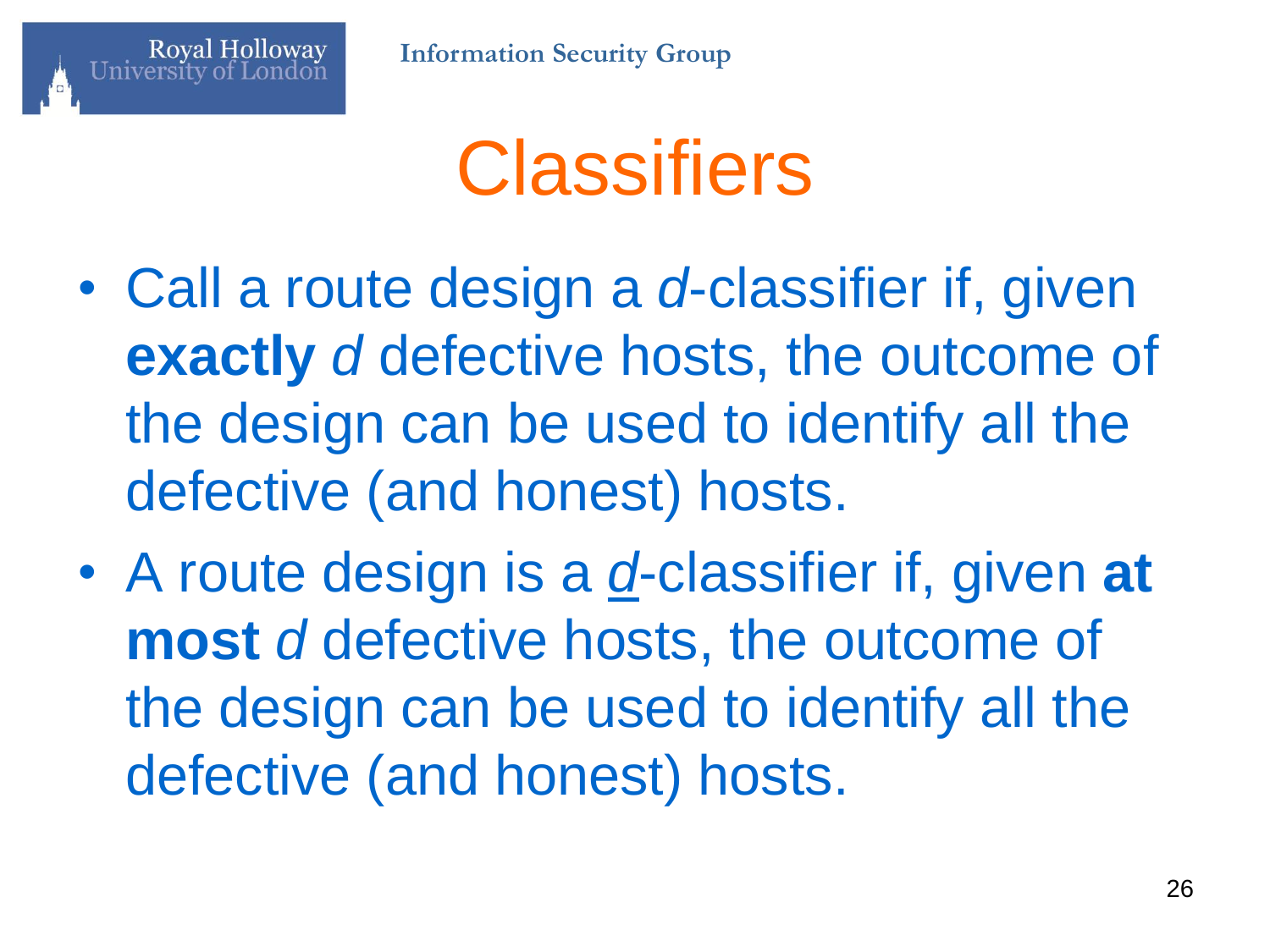### Separable matrices

- Incidence matrix is *d*-separable if 'unions' of subsets of **exactly** *d* columns are all distinct.
- Incidence matrix is *d*-separable if 'unions' of subsets of **at most** *d* columns are all distinct.
- Route design is *d*/*d*-classifier if and only if incidence matrix is *d*/*d*-separable (Kautz and Singleton, 1964).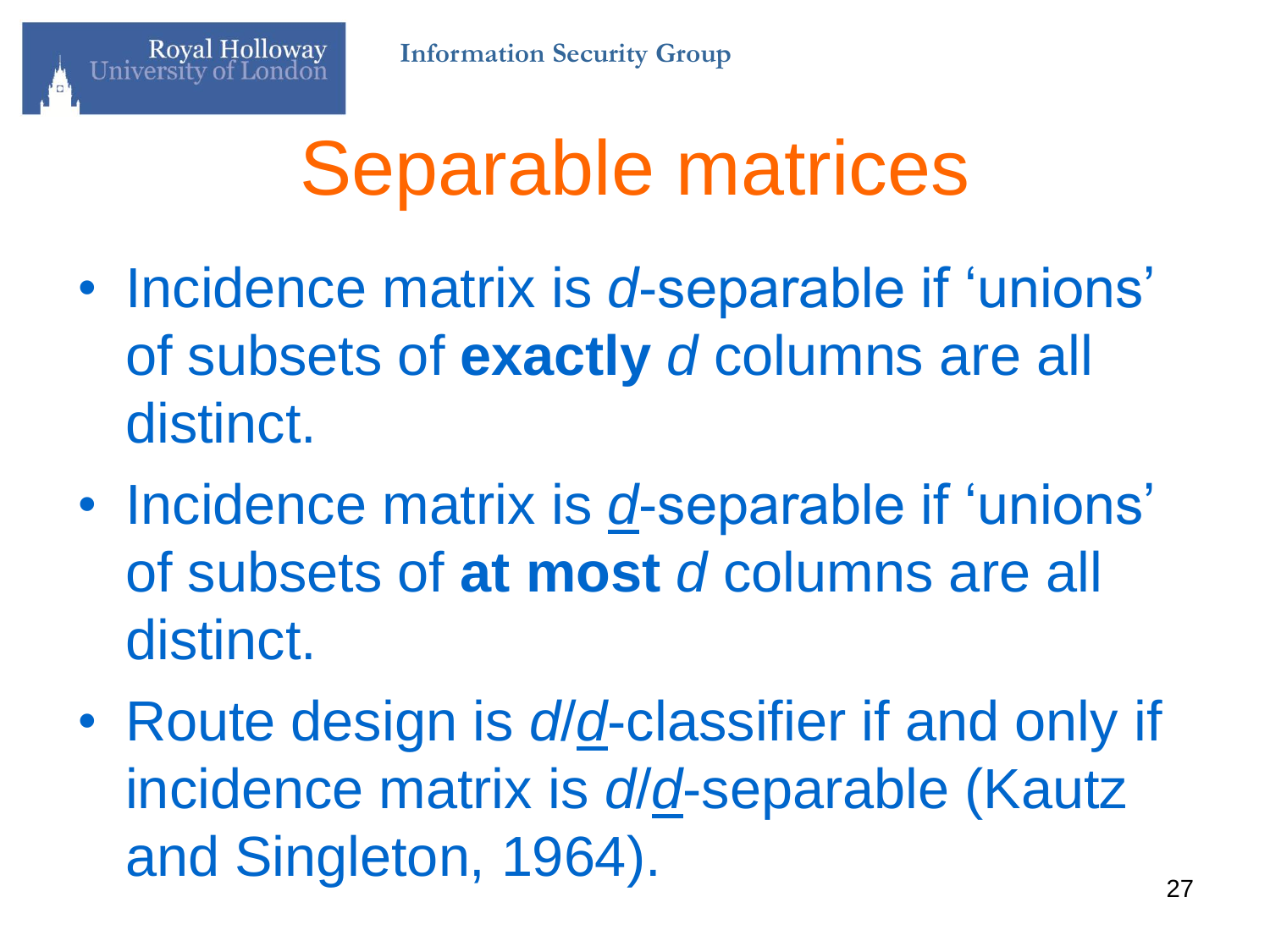# Decoding problem

• This solves the problem ...

- However, there is no efficient general decoding algorithm for separable schemes.
- (Decoding algorithm takes as input the outcome vector for all agents, and outputs the set of defective hosts).
- Hence look for restricted class, as follows.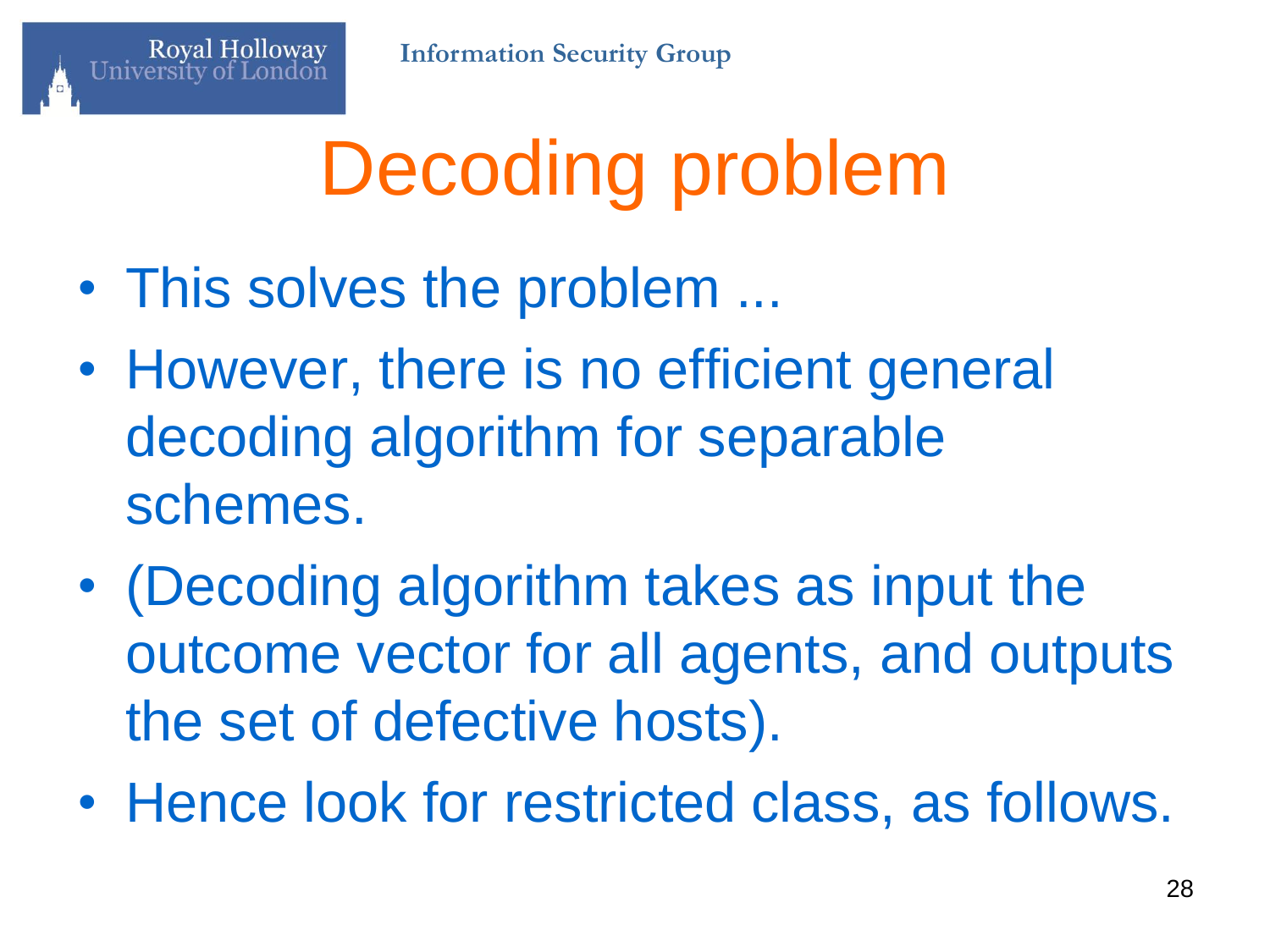## Disjunct matrices

- Incidence matrix is *d*-disjunct if 'union' of any subset of **exactly** *d* columns does not contain any other column (as a 'subset').
- If matrix is *d*-disjunct, then it is:
	- $-$  *d*'-disjunct for all *d'* $\leq$ *d*;
	- *d*-separable.

- Moreover, there is a simple decoding algorithm:
	- union of all negative rows (agents with negative outcomes) = set of all non-defective hosts.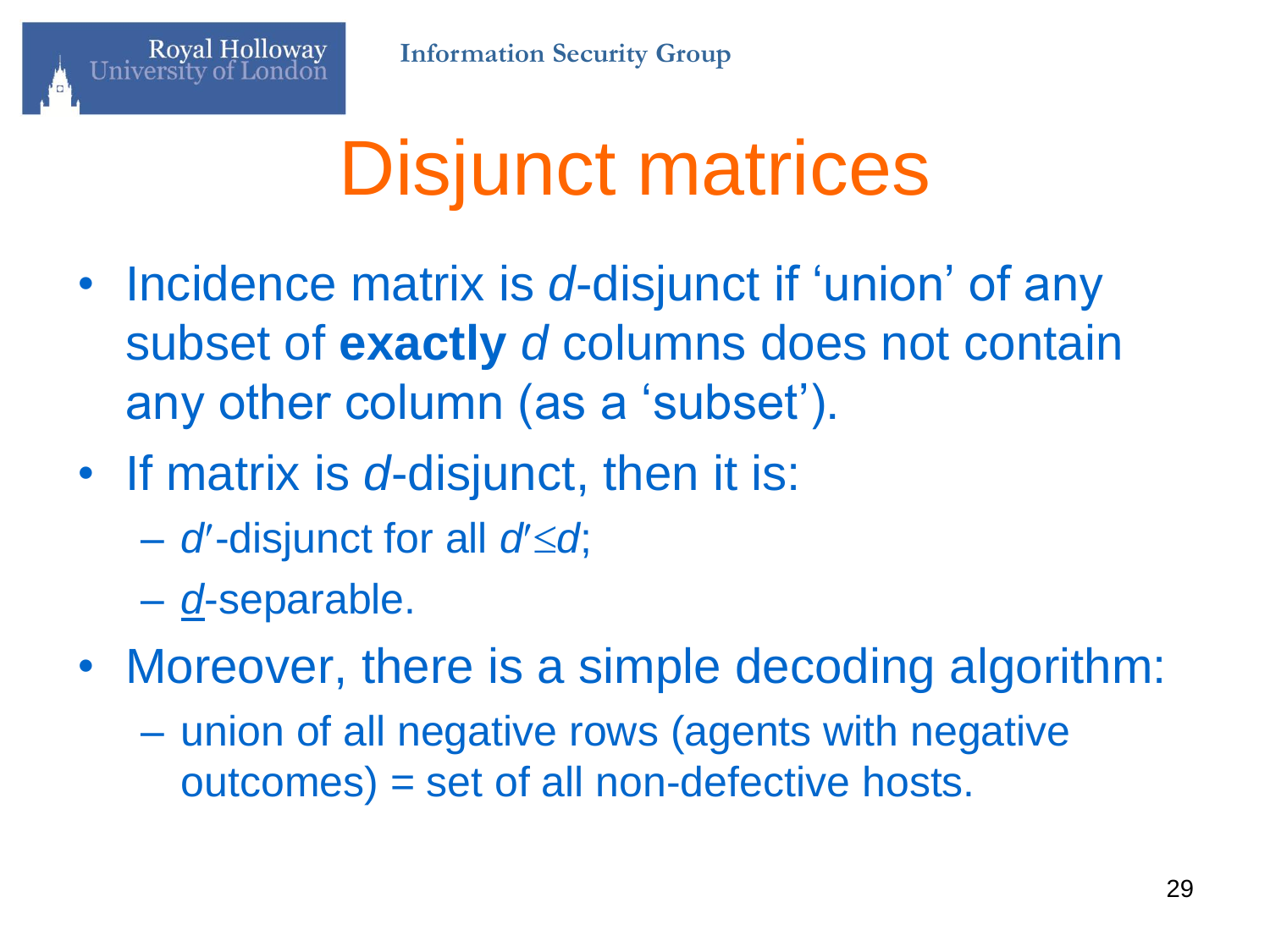

Example



- Fano plane a 2-(7,3,1) design.
	- 7 lines, 7 points;
	- 3 lines/point, 3 points/line;
	- 2 points on 1 line,
	- 2 lines intersect in 1 point
- Incidence matrix:
	- the incidence matrix for Fano plane is 2-disjunct but not 3-disjunct.

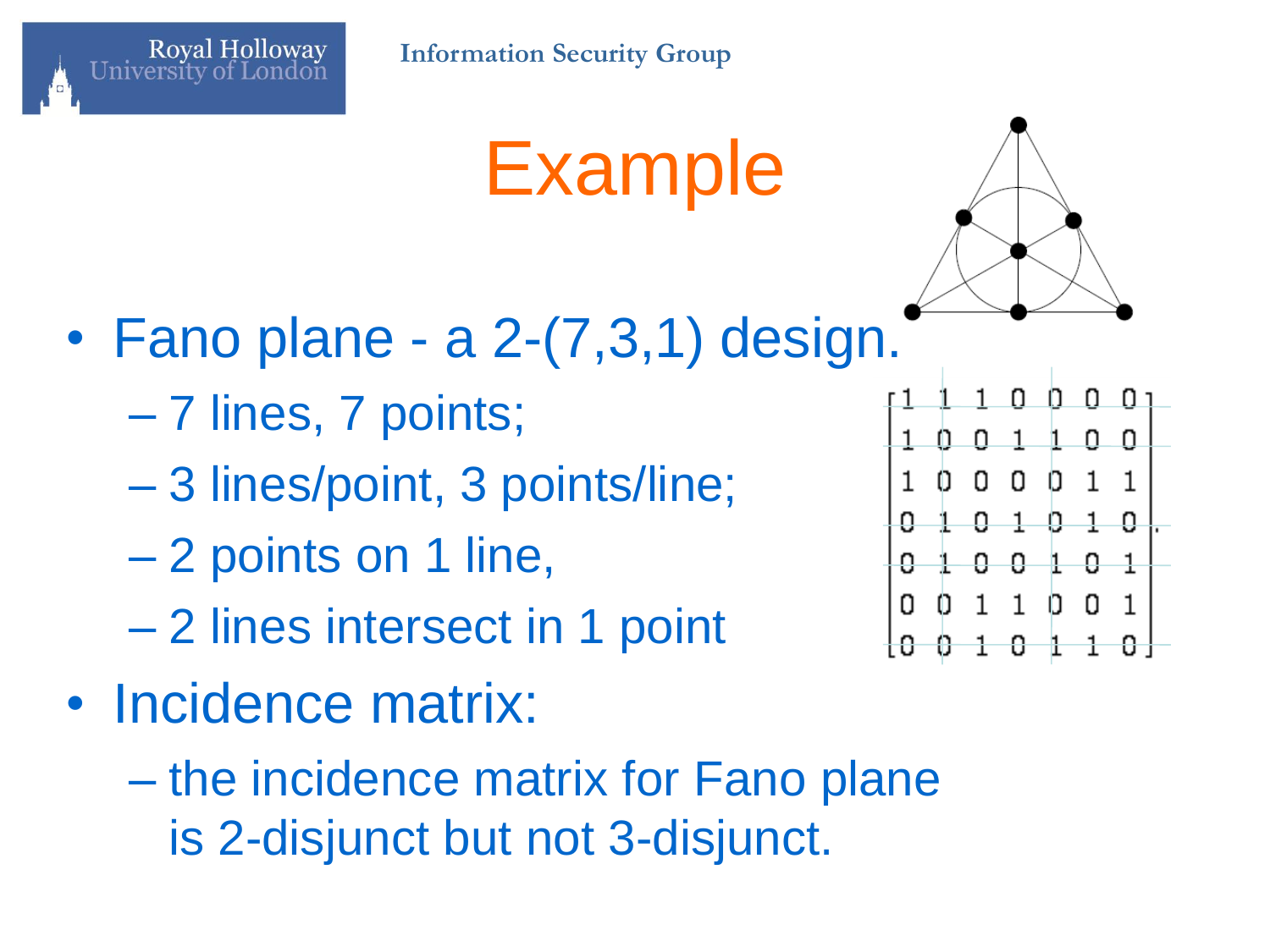# Example (continued)

• Decoding:

- $-$  say the set of defectives is  $\{2,5\}$ ;
- $-$  outcome vector is  $\{1,1,0,1,1,0,1\};$
- only columns that do not appear in negative routes are 2 and 5.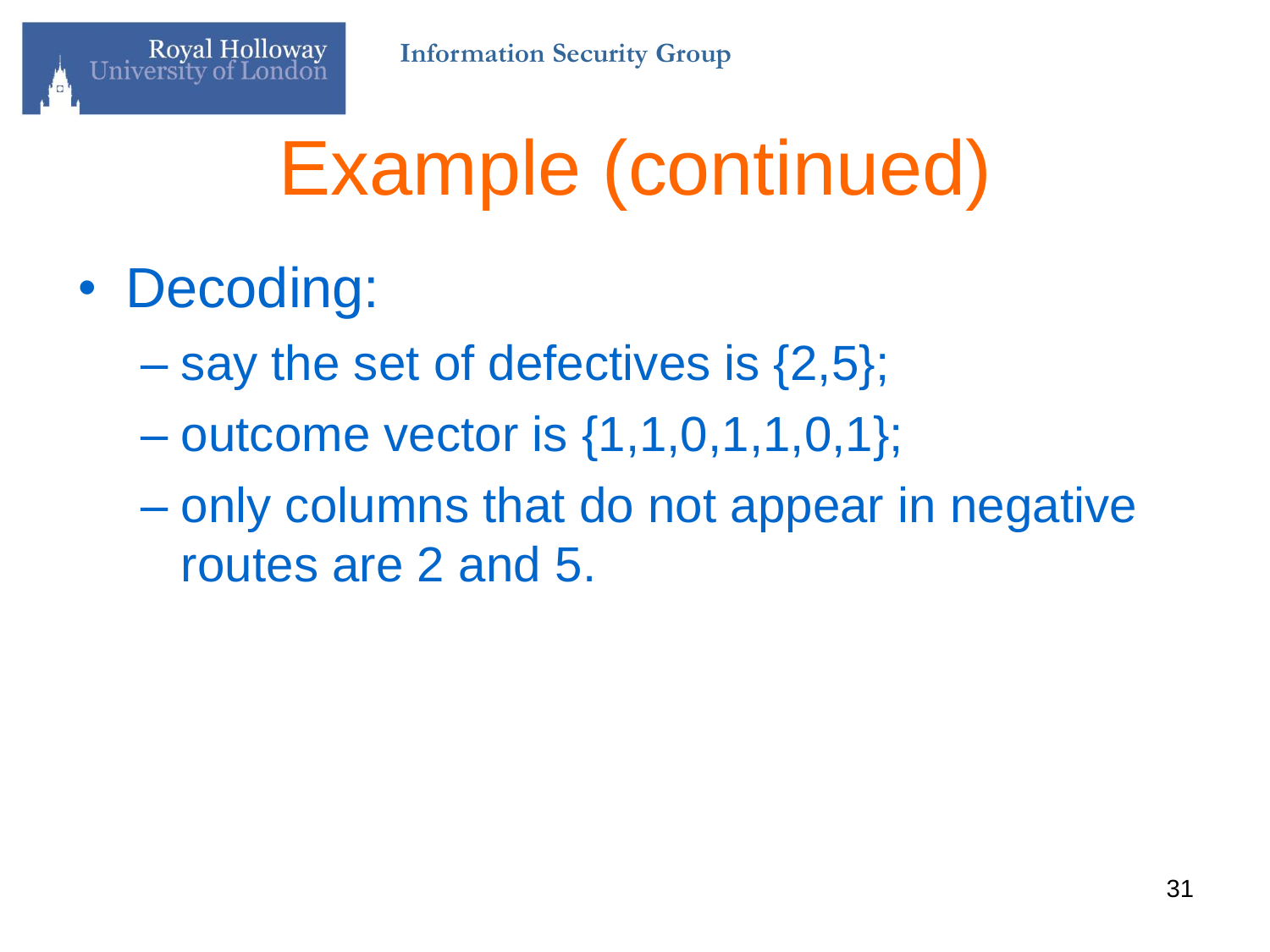

# Agenda

- 1. Agent systems and spy agents
- 2. The spy agent routing problem
- 3. A simple approach
- 4. Problems
- 5. Building in resilience
- 6. Multi-stage testing
- 7. Concluding remarks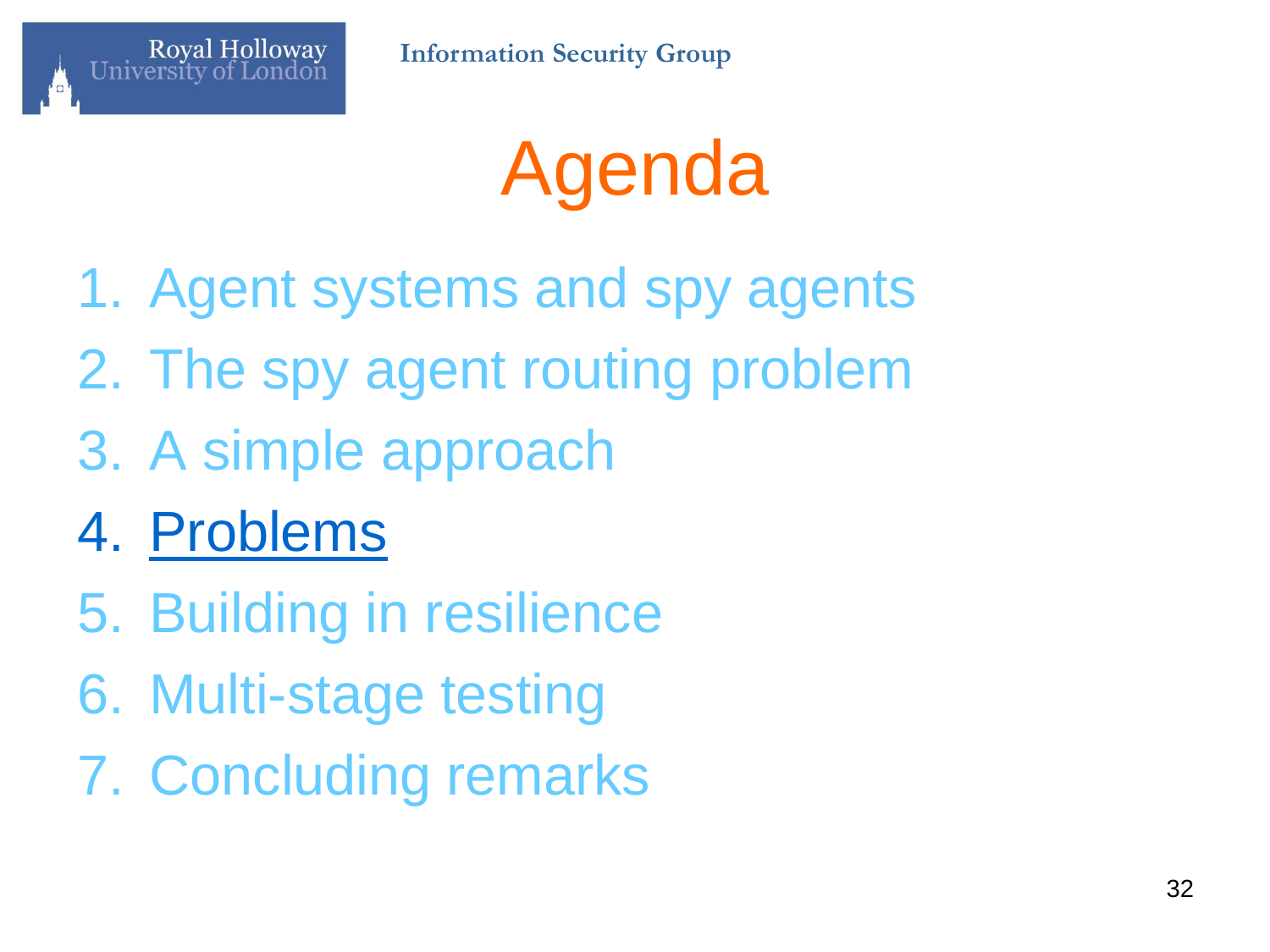# Overly strong assumptions

- The assumptions we made are clearly very strong.
- Malicious hosts may not always misbehave.
- We need to develop techniques which work even when malicious hosts only selectively misbehave.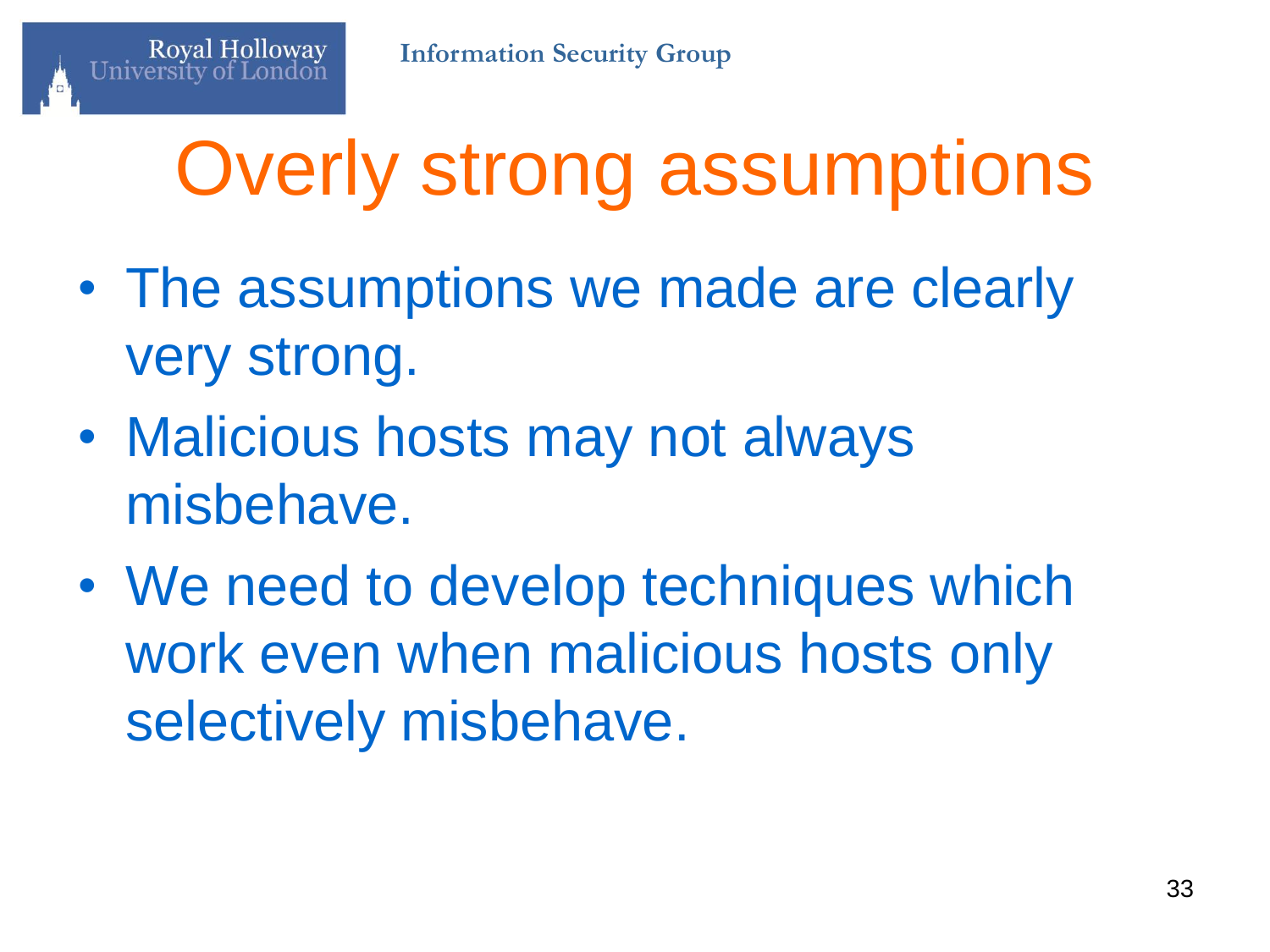

### Reformulations

- We could assume that malicious hosts will behave in a more random manner.
- Group Testing techniques exist which can cope with errors, and such techniques might be appropriate in such an environment.
- We next consider a slightly different model, in which malicious hosts behave in ways to try to conceal their behaviour.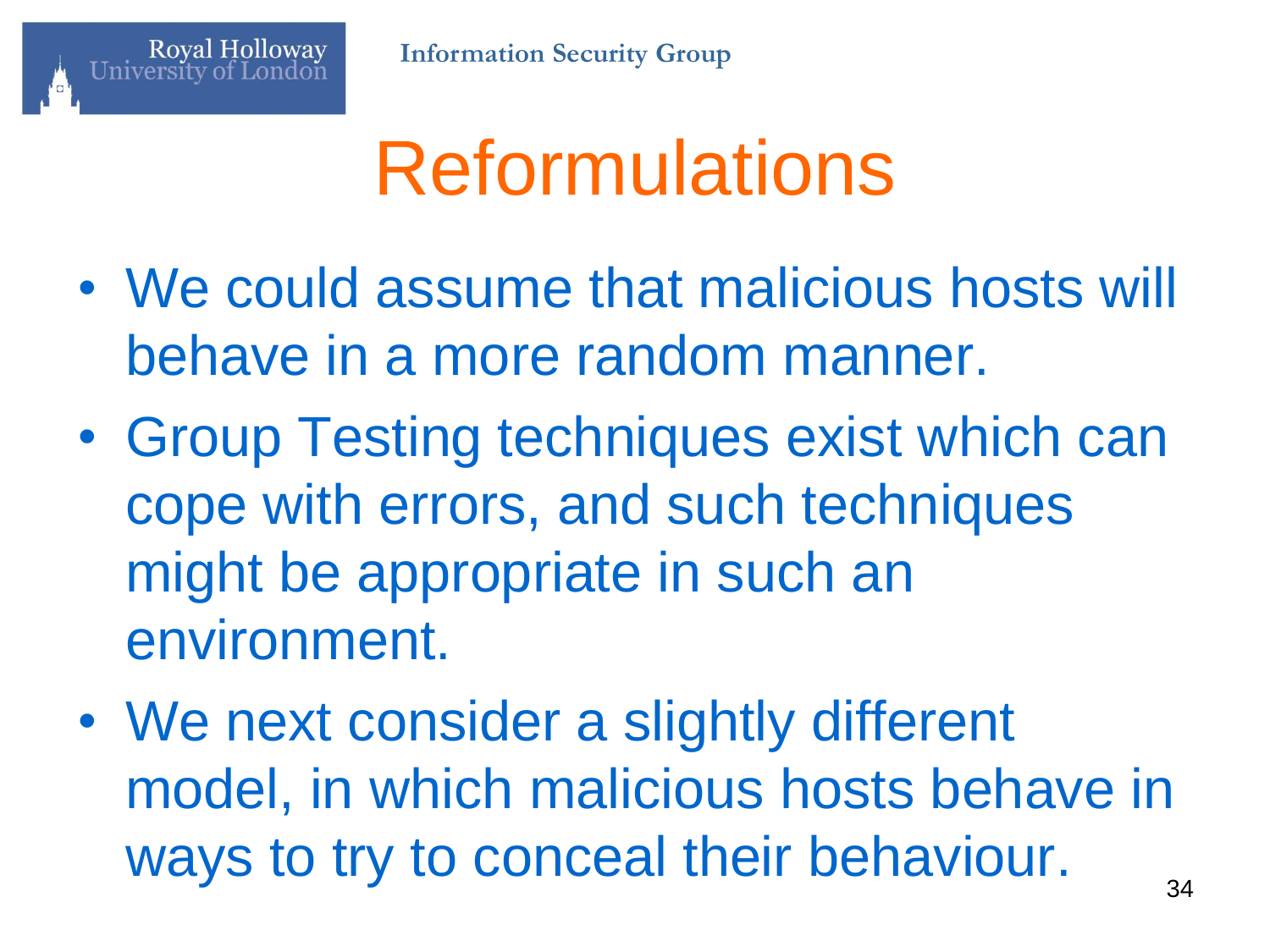

# Agenda

- 1. Agent systems and spy agents
- 2. The spy agent routing problem
- 3. A simple approach
- 4. Problems
- 5. Building in resilience
- 6. Multi-stage testing
- 7. Concluding remarks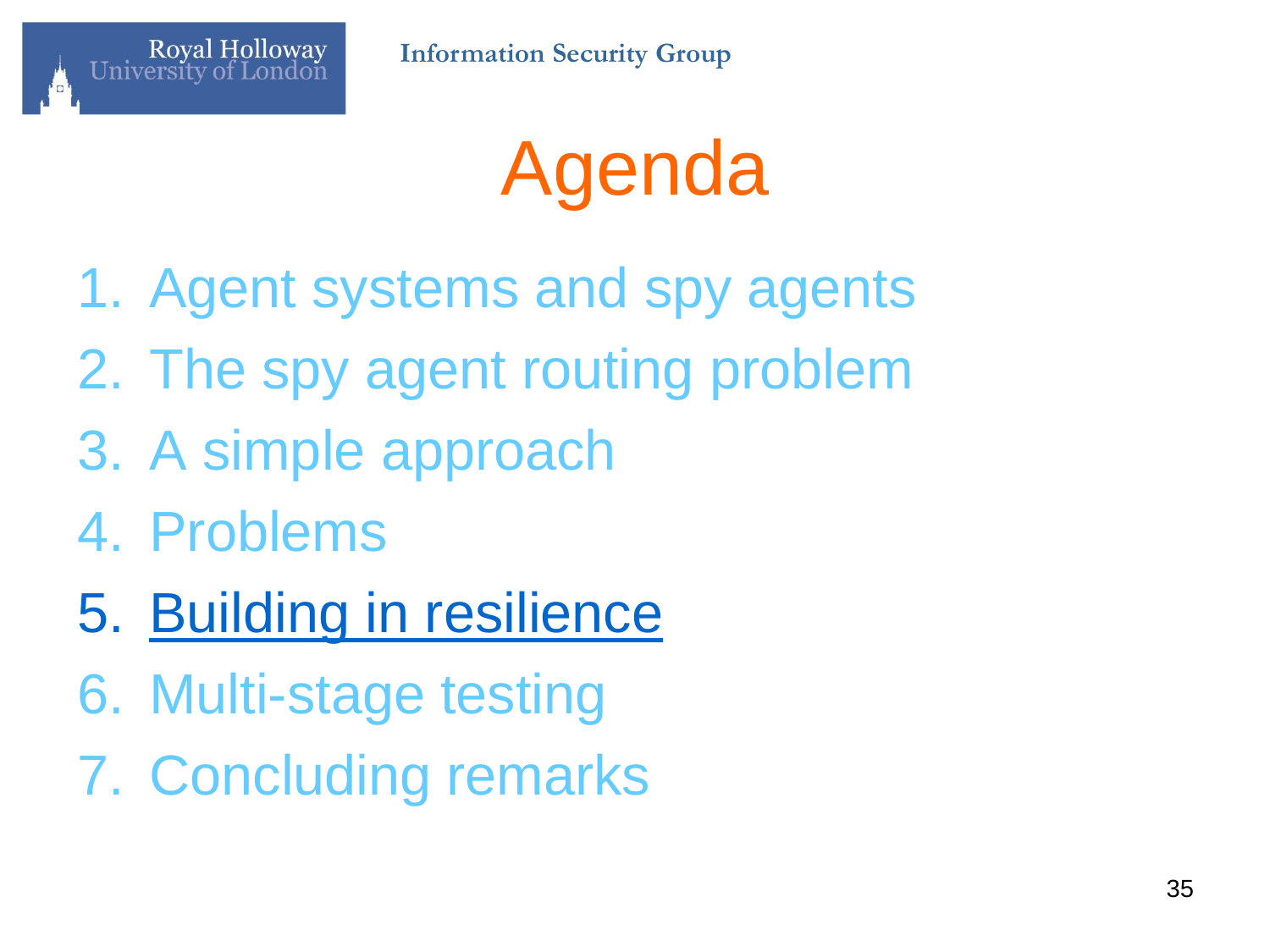### A selective misbehaviour model

• We suppose a malicious host will only mishandle a visiting agent if it is scheduled to visit at least *e*-1 other malicious hosts, for some *e*>0;

– such a malicious host is said to be of **type** *e*.

- We further suppose that type *e* (*e*>1) malicious hosts are aware of other hosts which are malicious.
- Clearly a type 1 malicious host will always mishandle a visiting agent.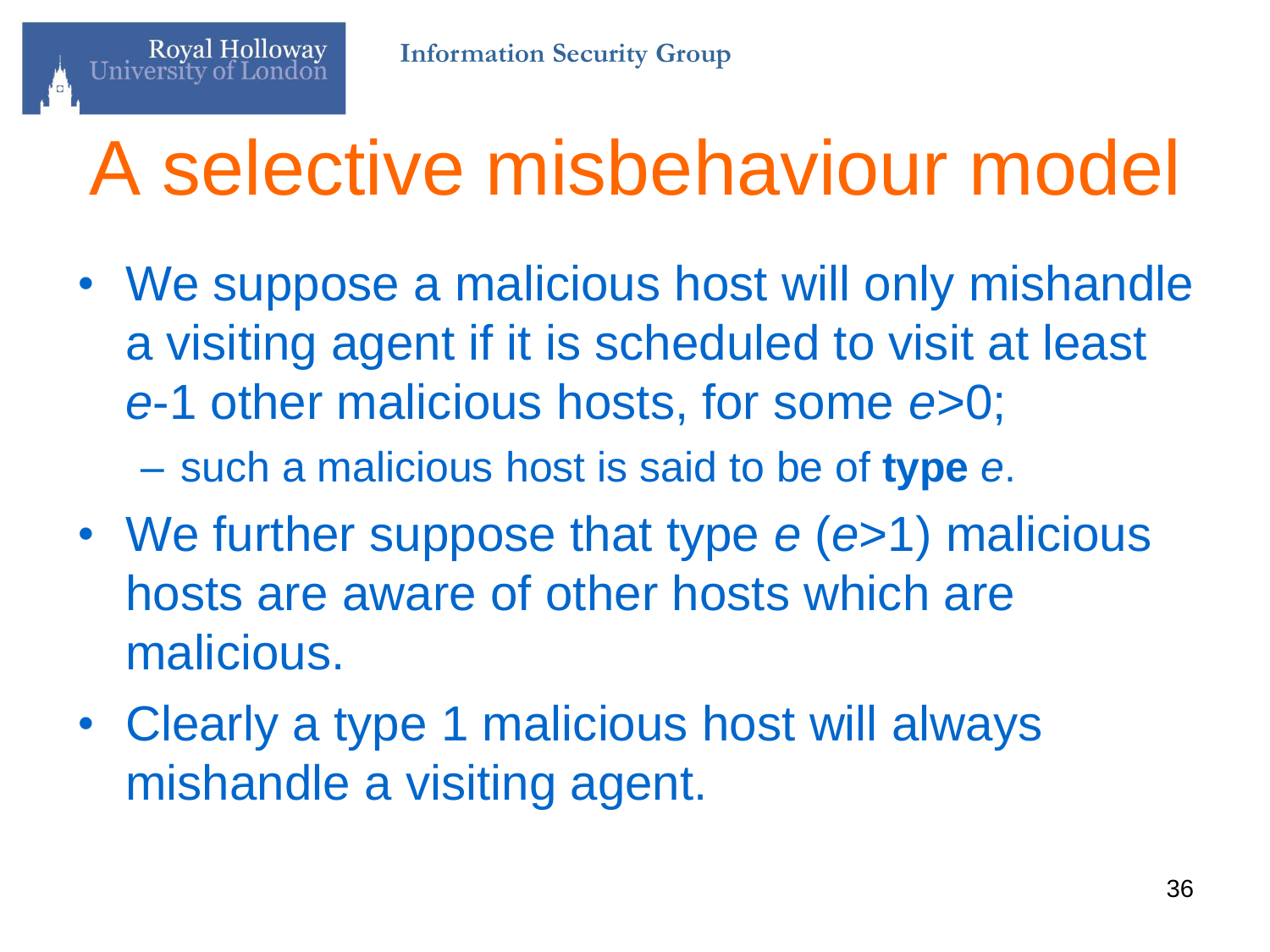## Complex defectives

- To design sets of routes capable of dealing with scenarios where malicious hosts may be of varying types, we use the theory of **group testing for complexes** (GTC).
- GTC deals with identifying sets of objects that collectively (and minimally) yield a positive result.
- Such sets we call **defective complexes**.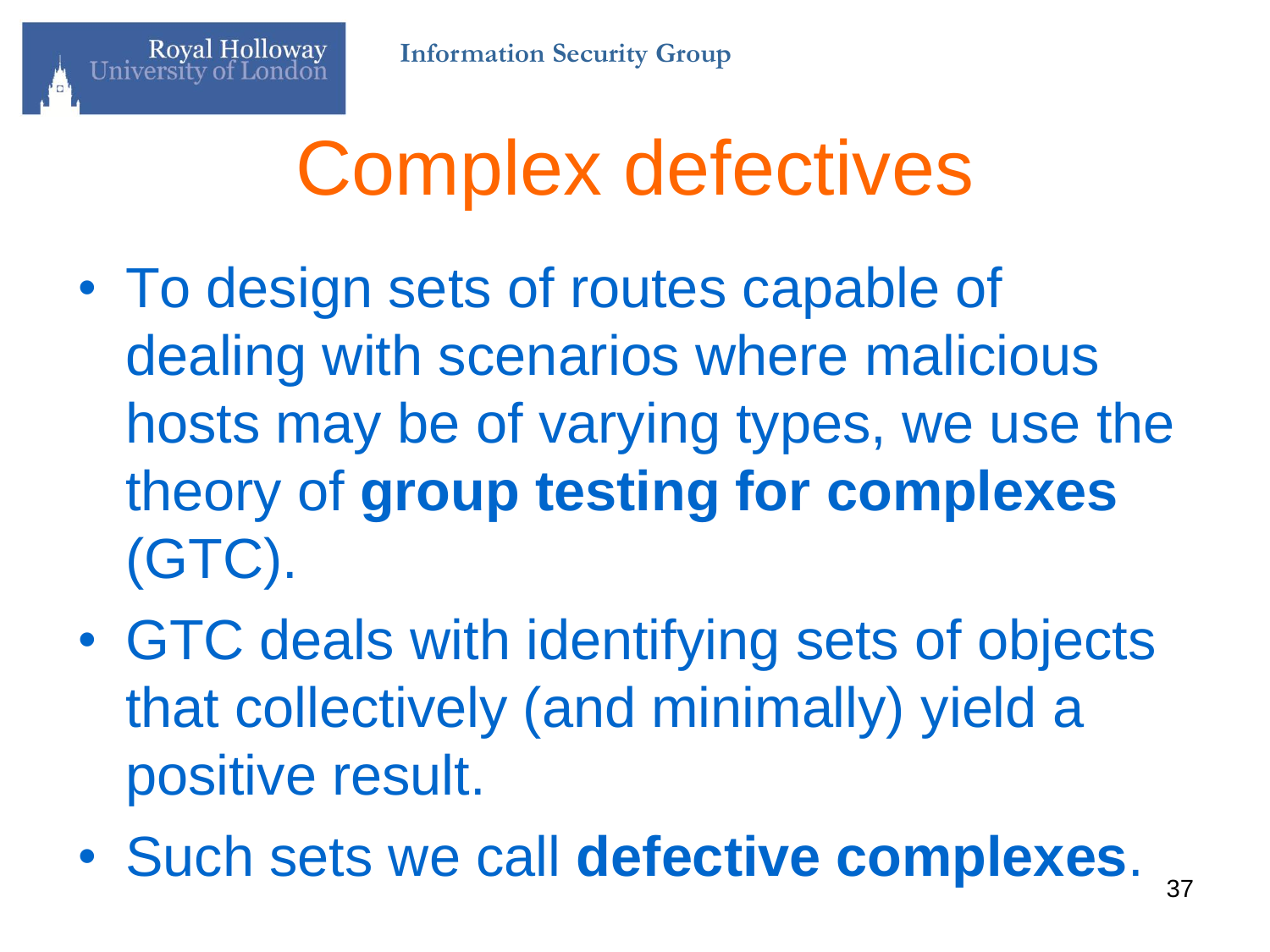#### Defective complexes – examples

- If there is a single malicious host of type 2, then set of defective complexes is empty.
- If there are two defective hosts of type 2, then the single defective complex will contain them both.
- If there are only two defective hosts, one of type 2 and one of type e (>2), then the single defective complex will contain them both.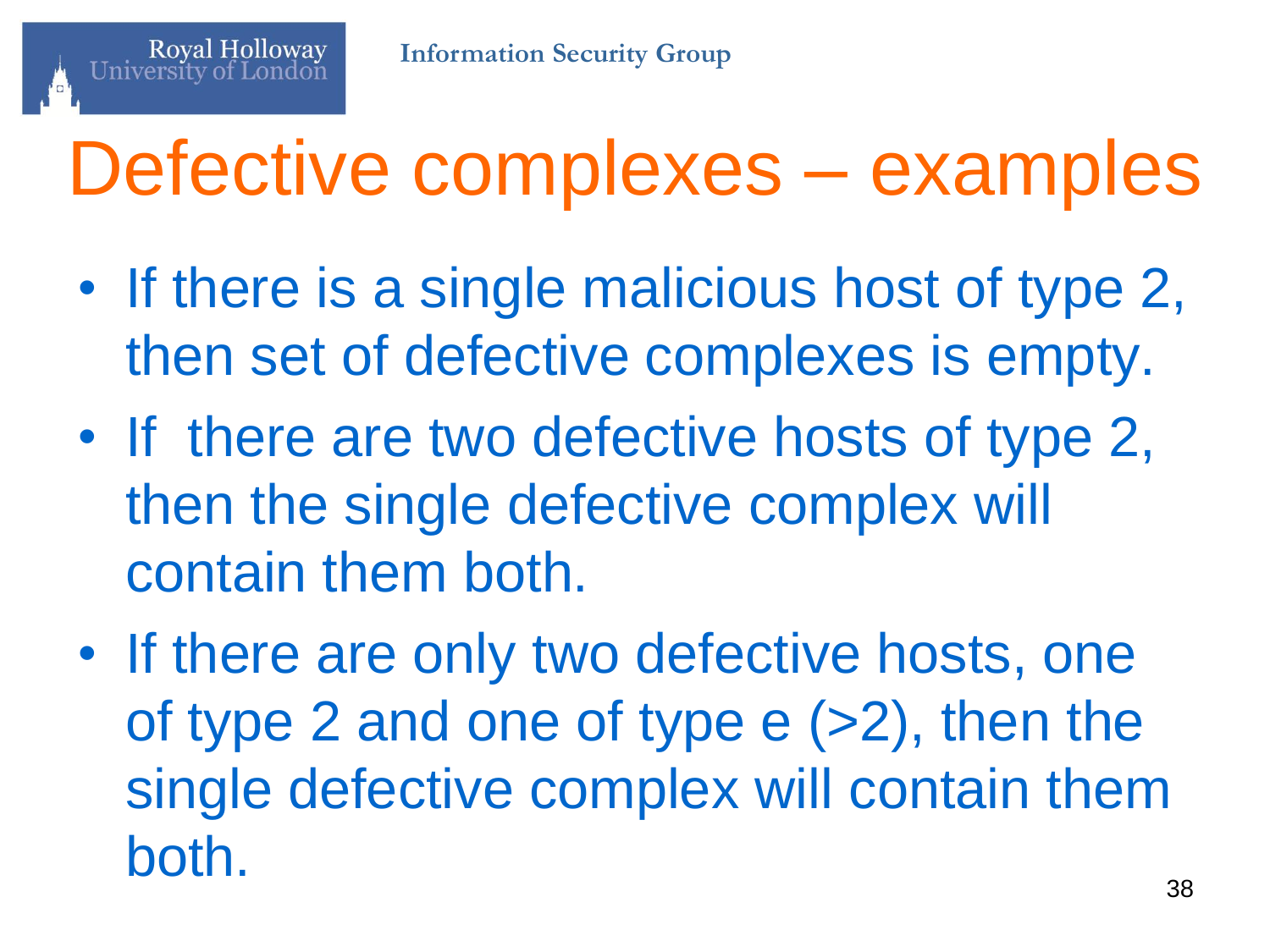

### **Definition**

- Given a set of hosts, a set of defective complexes is a collection *D* of subsets of hosts satisfying:
	- 1. an agent will give a positive result if and only if it contains a member of *D*;
	- 2. the previous property does not hold for a proper subset of *D*.
- Can show that the set of defective complexes is unique.
- Need to identify it ... 39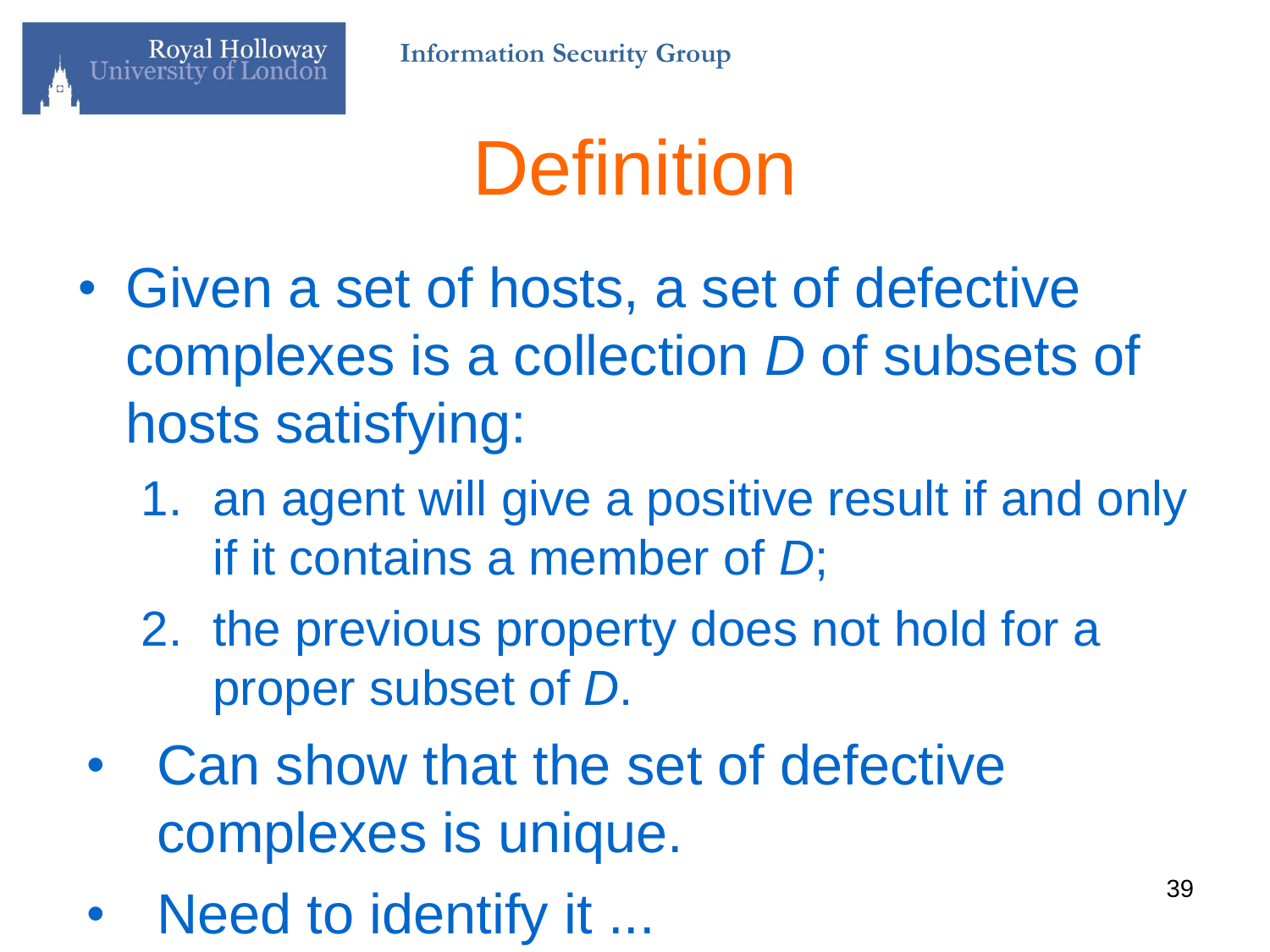### Separable matrices revisited

- The **rank** of a set of complex defectives is the size of the largest element.
- An incidence matrix is (*d*,*e*)-separable if, when applied to distinct sets of defective complexes of size at most *d* and rank *e*, distinct outcomes result.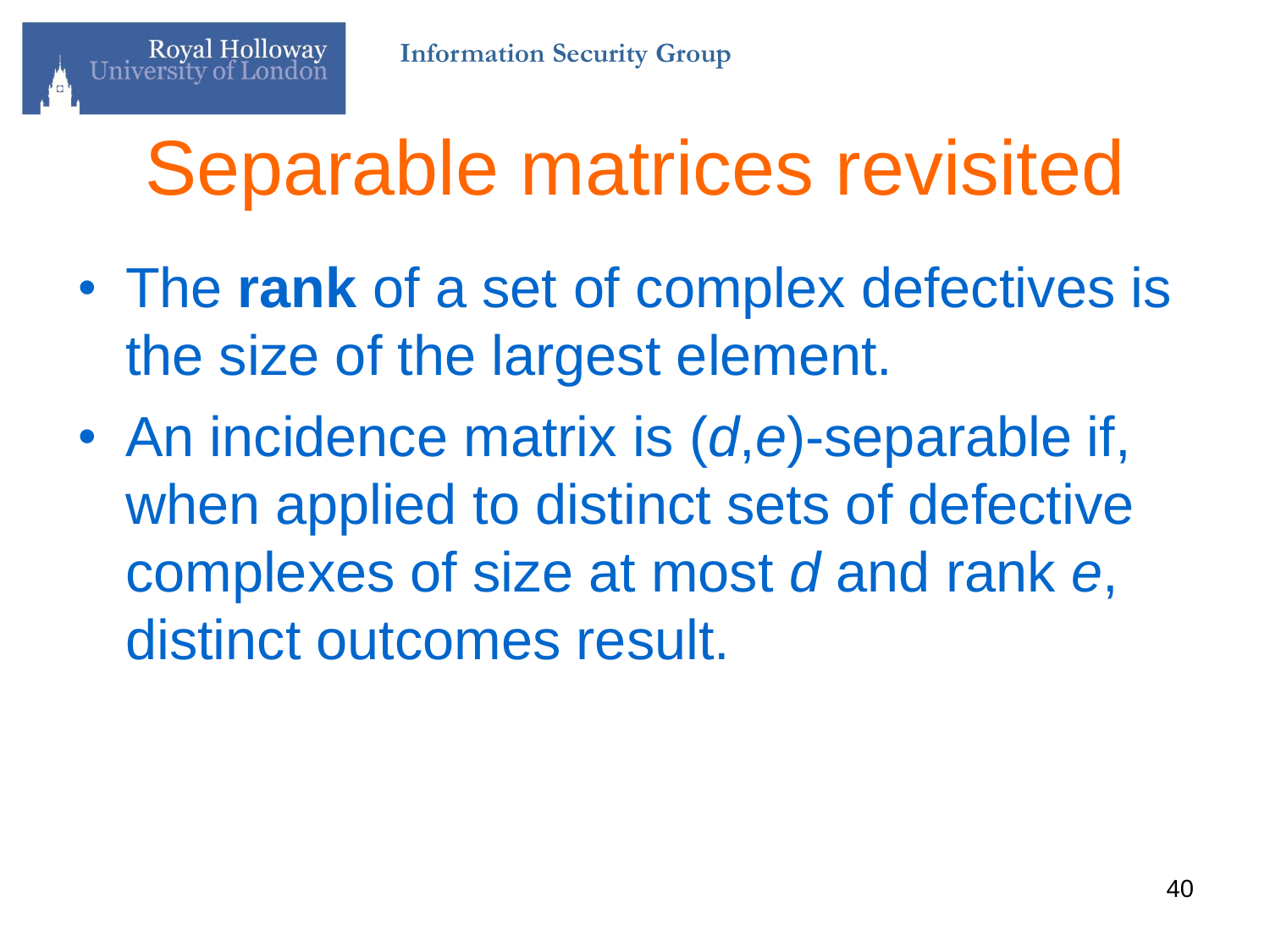## Disjunct matrices revisited

- A route design is (*d*,*e*)-disjunct if, give any set of *d*+1 mutually non-inclusive complexes (sets of hosts) of rank *e*, then:
	- the set of agent routes containing all the hosts in the first complex, contains at least one agent route not containing any of the other complexes.
- (*d*,*e*)-disjunct implies (*d*,*e*)-separable (Du and Hwang, 2006).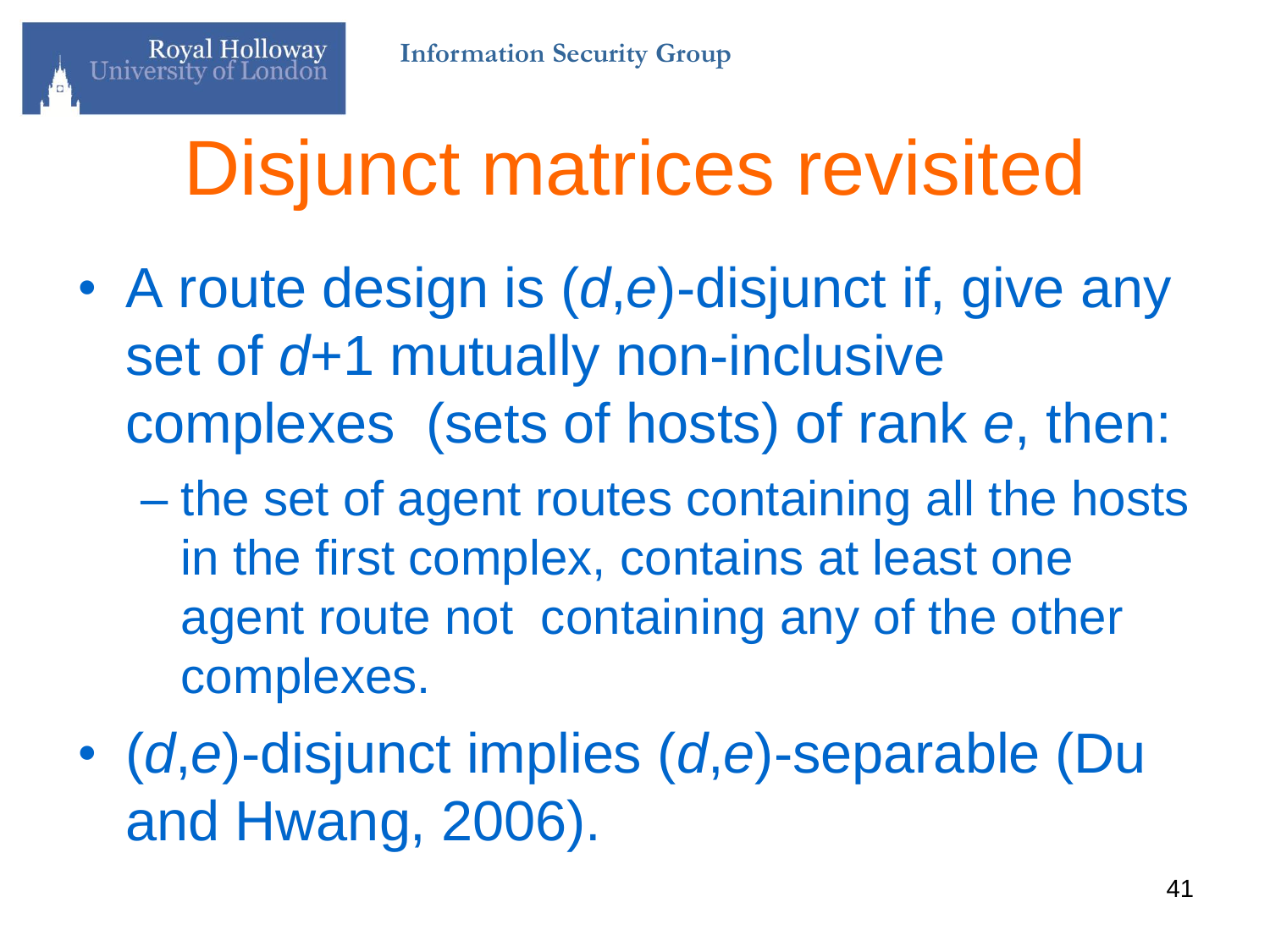

University of London

#### Example

• The following (simple) route design is (2,2)-disjunct:



42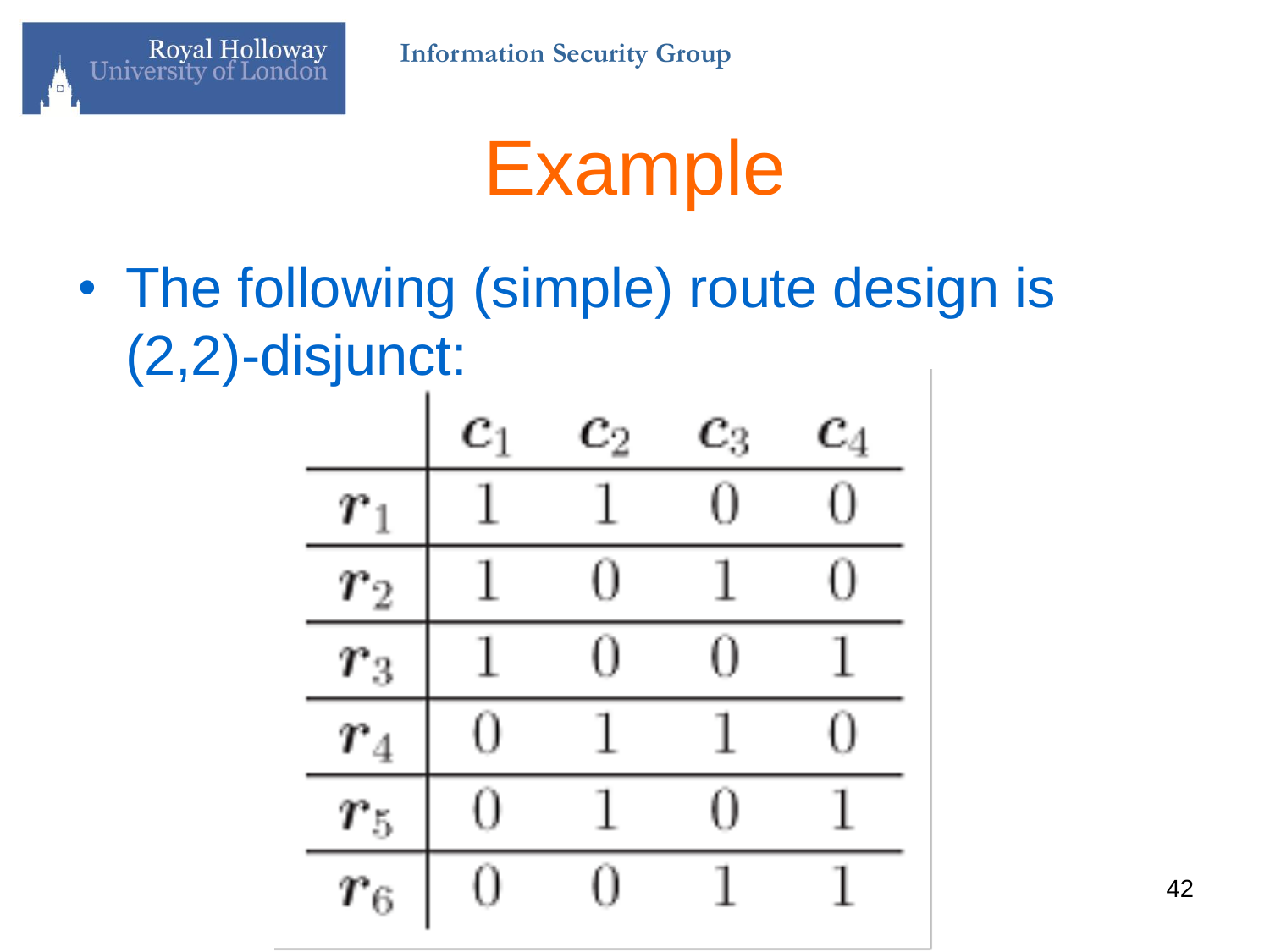

# **Decoding**

- Suppose a (*d*,*e*)-disjunct route design is applied to a set *D* of defective complexes with cardinality at most *d* and rank *e*.
- Determine *D* as follows:
	- $-$  Let  $E$  = set of all *f*-subsets of hosts,  $f \le e$ .
	- Let *G* be elements of *E* (i.e. *f*-subsets of hosts) with property that every agent containing every host in the subset gives a positive result.
	- *D* = 'minimal' elements of *G* (i.e. those not containing another element of *G* as a subset).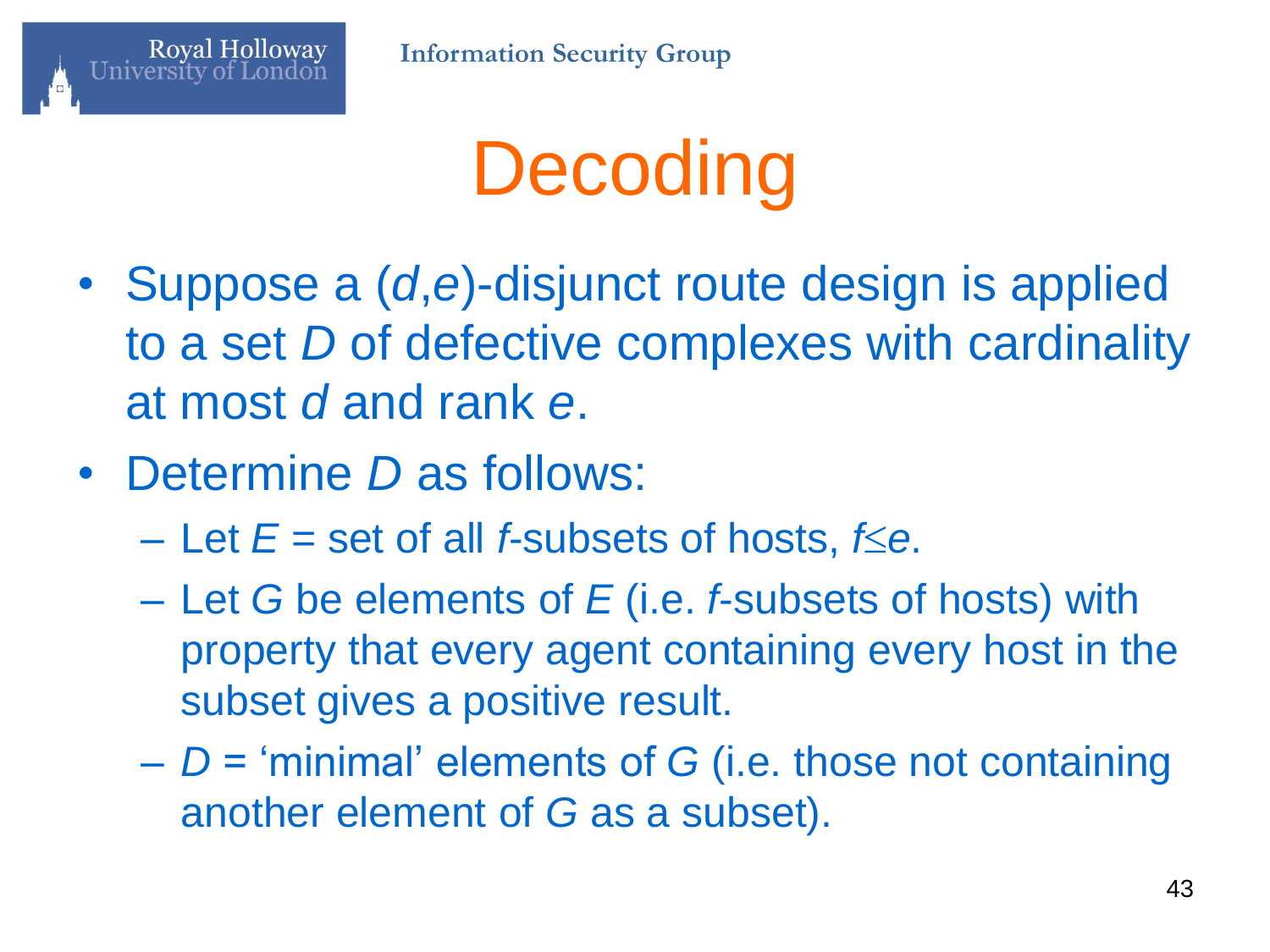# Finding (*d*,*e*)-disjunct matrices

- A (*d*,*e*)-disjunct route design is equivalent to (see Chen, Du & Hwang, 2007):
	- a (*d*,*e*)-superimposed code;

- a (*d*,*e*)-cover-free family, and
- a (*d*,*e*)-key distribution pattern.
- Can construct such objects in many ways, e.g. using *t*-designs.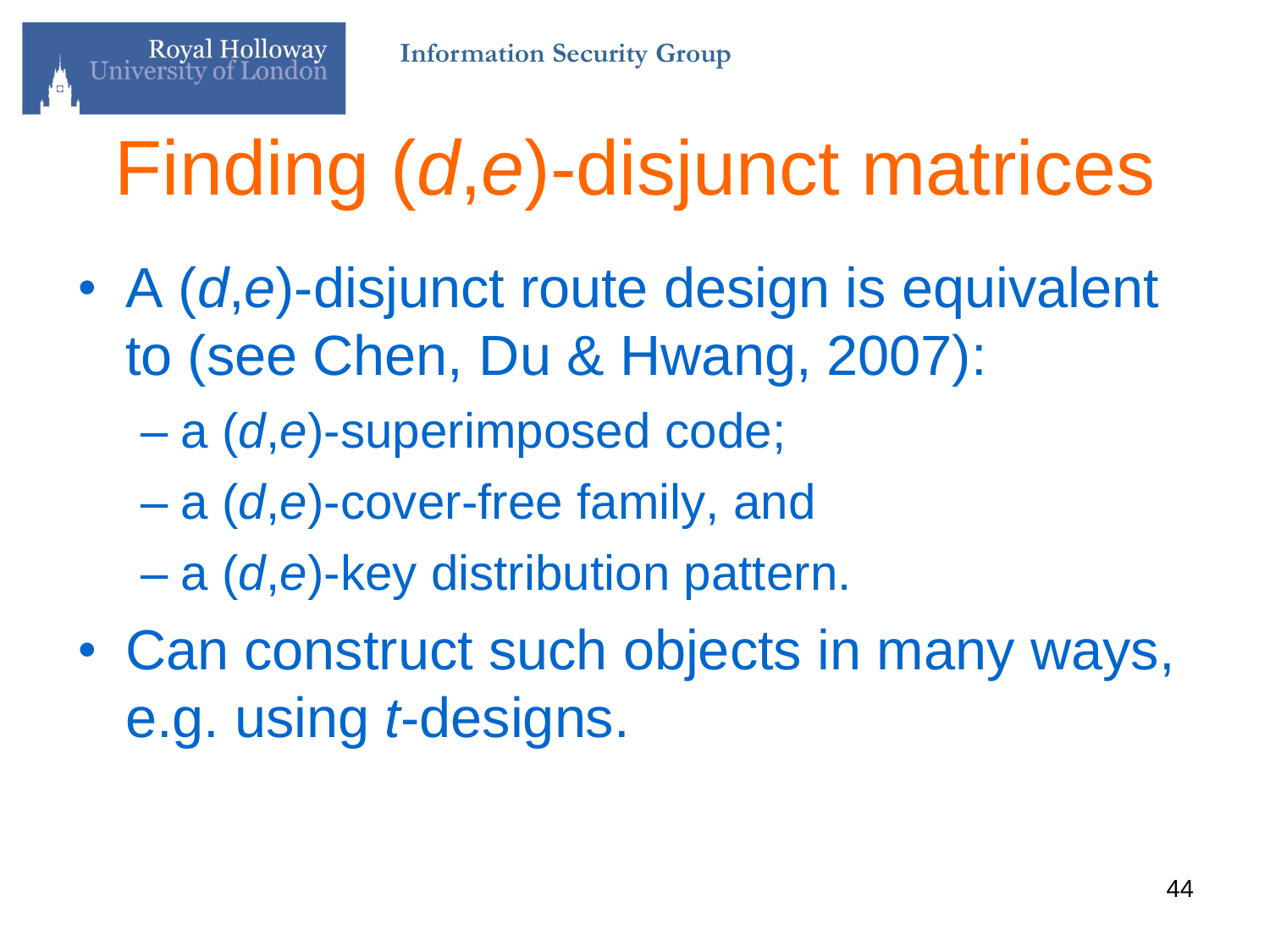# Identifying individual hosts

- So far we have considered identification of set of defective complexes.
- This must then be analysed to try to determine set of defective hosts.
- In general this will not be possible.
- For example, if there are *d* malicious hosts all with types greater than *d*, then no malicious host will ever misbehave.
- However, some special cases can be addressed. 45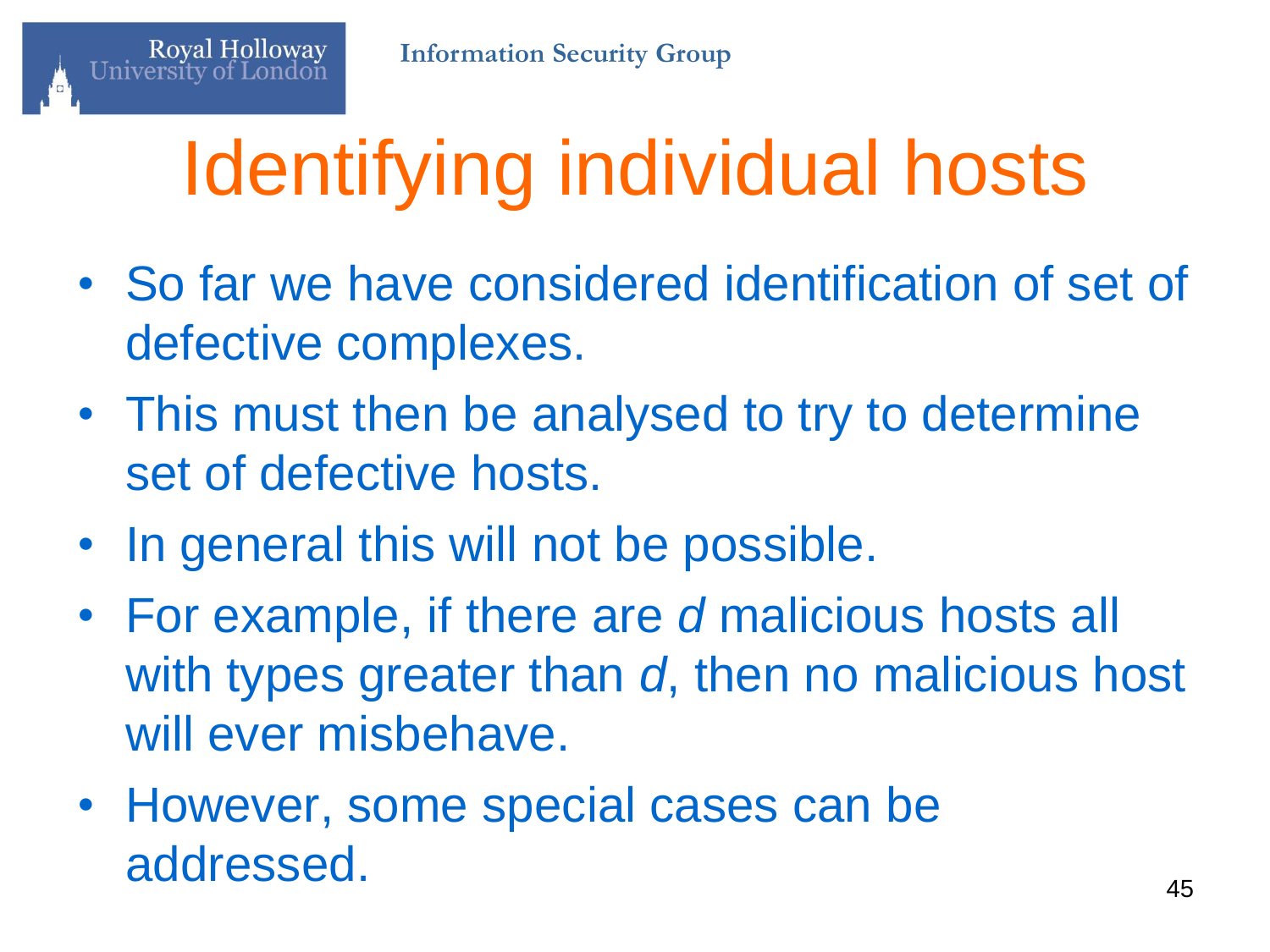

# Agenda

- 1. Agent systems and spy agents
- 2. The spy agent routing problem
- 3. A simple approach
- 4. Problems
- 5. Building in resilience
- 6. Multi-stage testing
- 7. Concluding remarks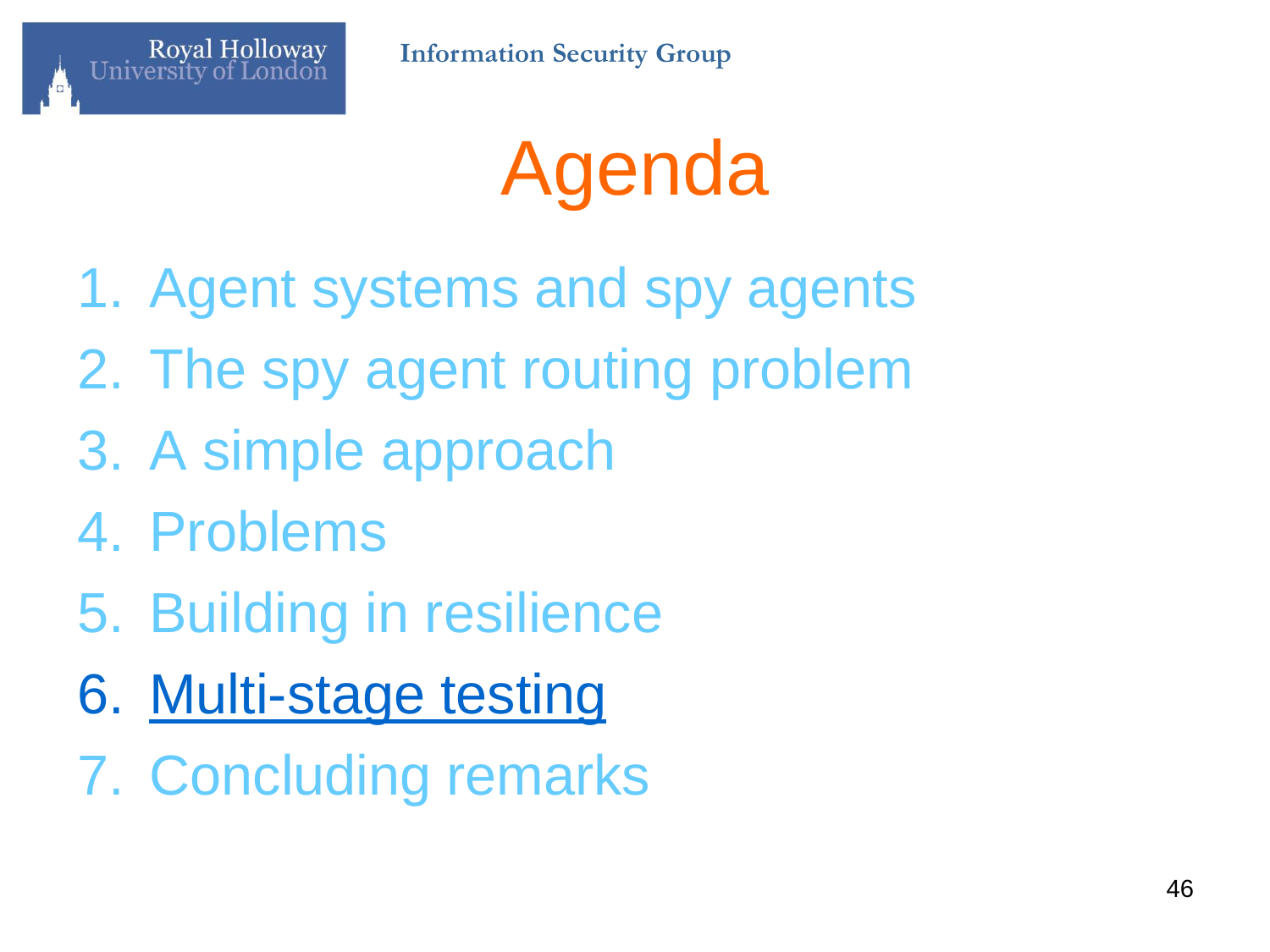# Adaptive group testing

- So far we have considered non-adaptive group testing.
- However, may be cases where adaptive (SGT) approach is more efficient.
- Unfortunately, 'standard' adaptive techniques don't really work in our setting,
- This is because they typically involve doing tests for very small sets of hosts.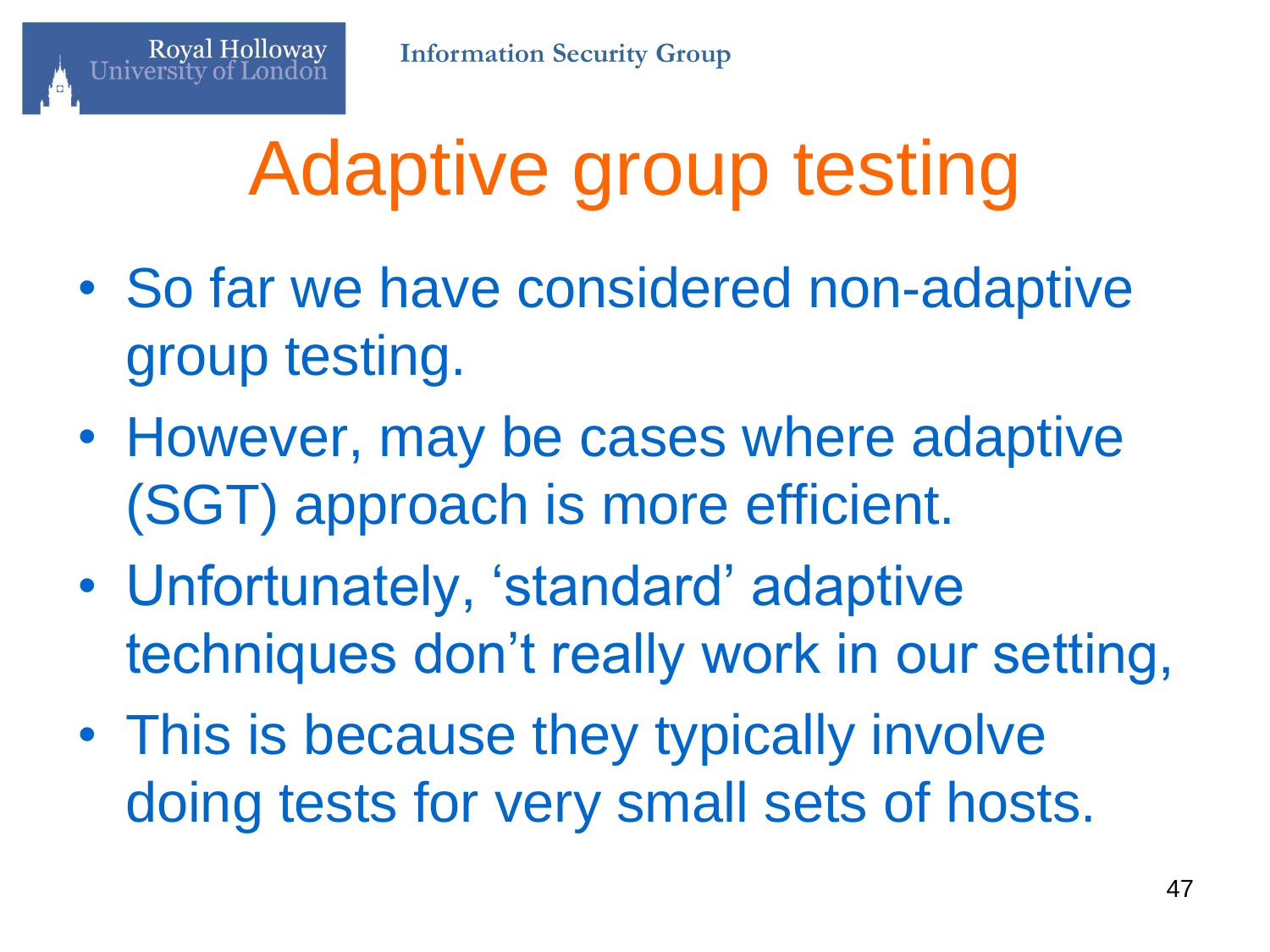#### Definition – weak

- We wish to design schemes which never send agents to a very small set of hosts.
- Note that an adaptive scheme does not contain a single set of routes – the route set will vary depending on the results of earlier tests.
- In any scheme, a **weak** route is one with the smallest possible number of hosts for that scheme.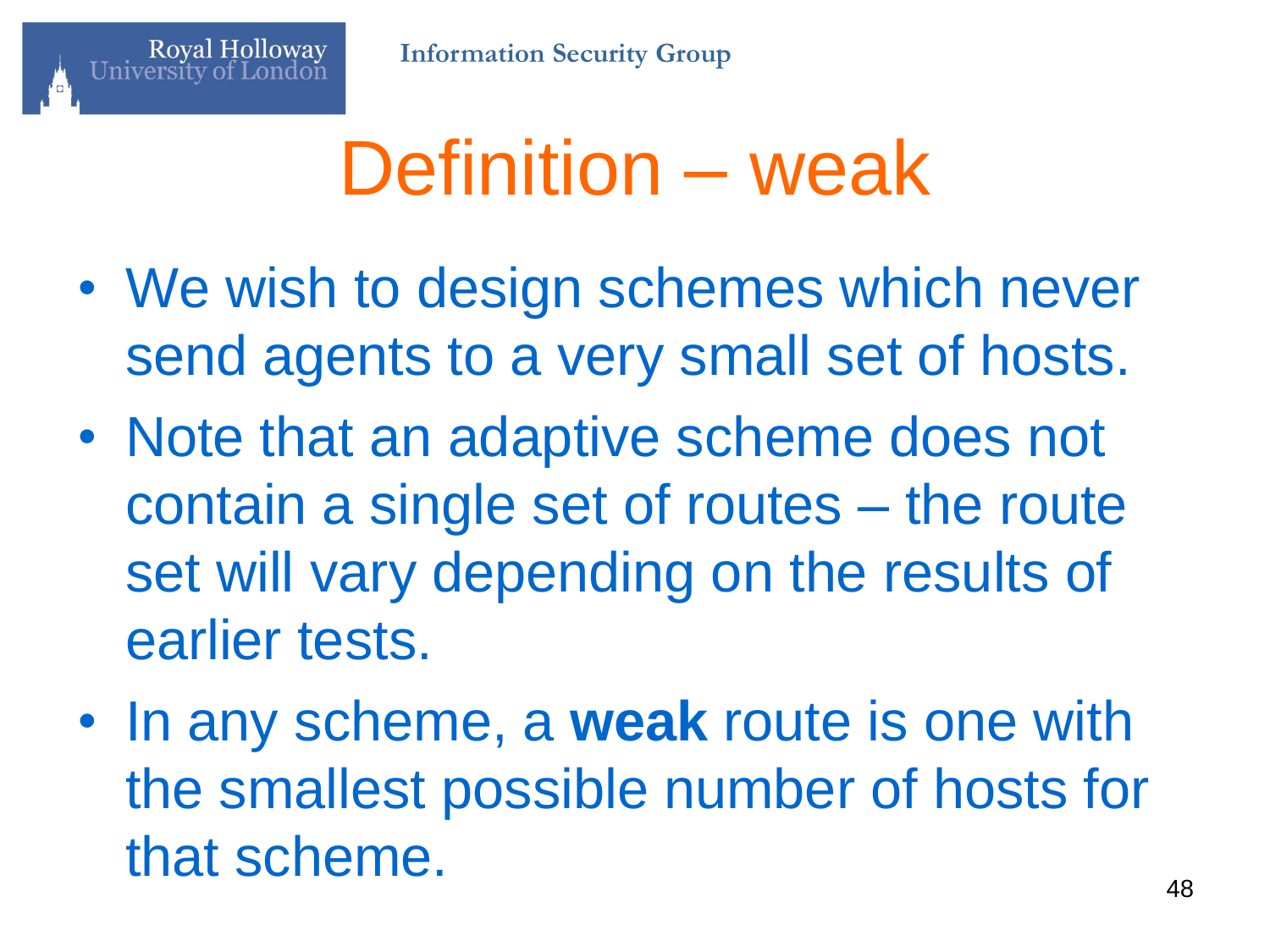

**Information Security Group**

# **Optimality**

- Suppose a SGT scheme *A* is capable of identifying all malicious hosts, regardless of their number.
- Let  $r_A$  be the length of a weak route in A.
- *A* is said to be **route-length-optimal** if, for any other scheme *B* which can identify all malicious hosts,  $r_A \ge r_B$ .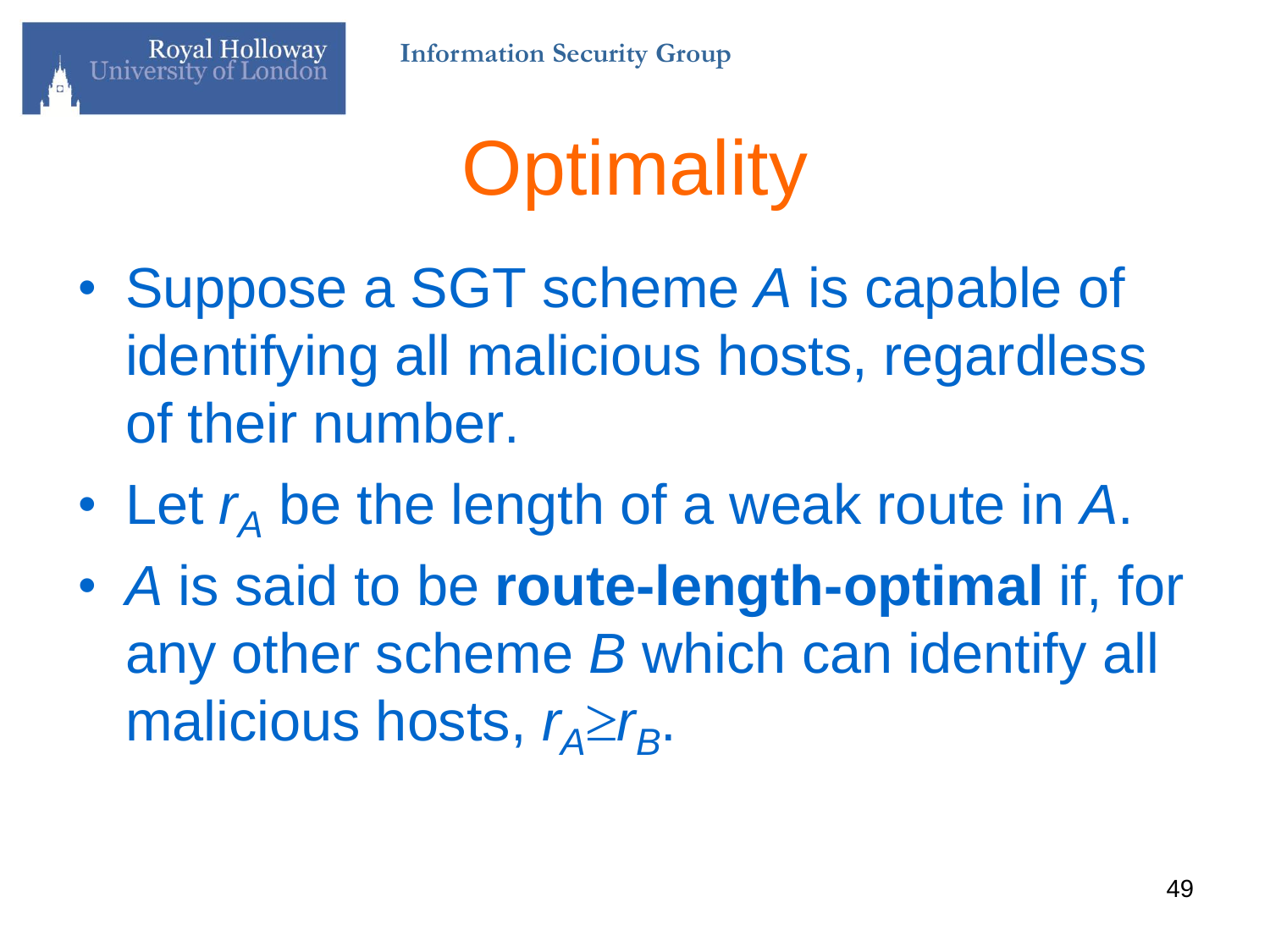

#### A result

- Suppose a set of *n* hosts is known to contain at most *d* malicious hosts.
- Then the length *r* of a weak route in an sequential scheme capable of detecting all malicious hosts satisfies *rn*-*d*.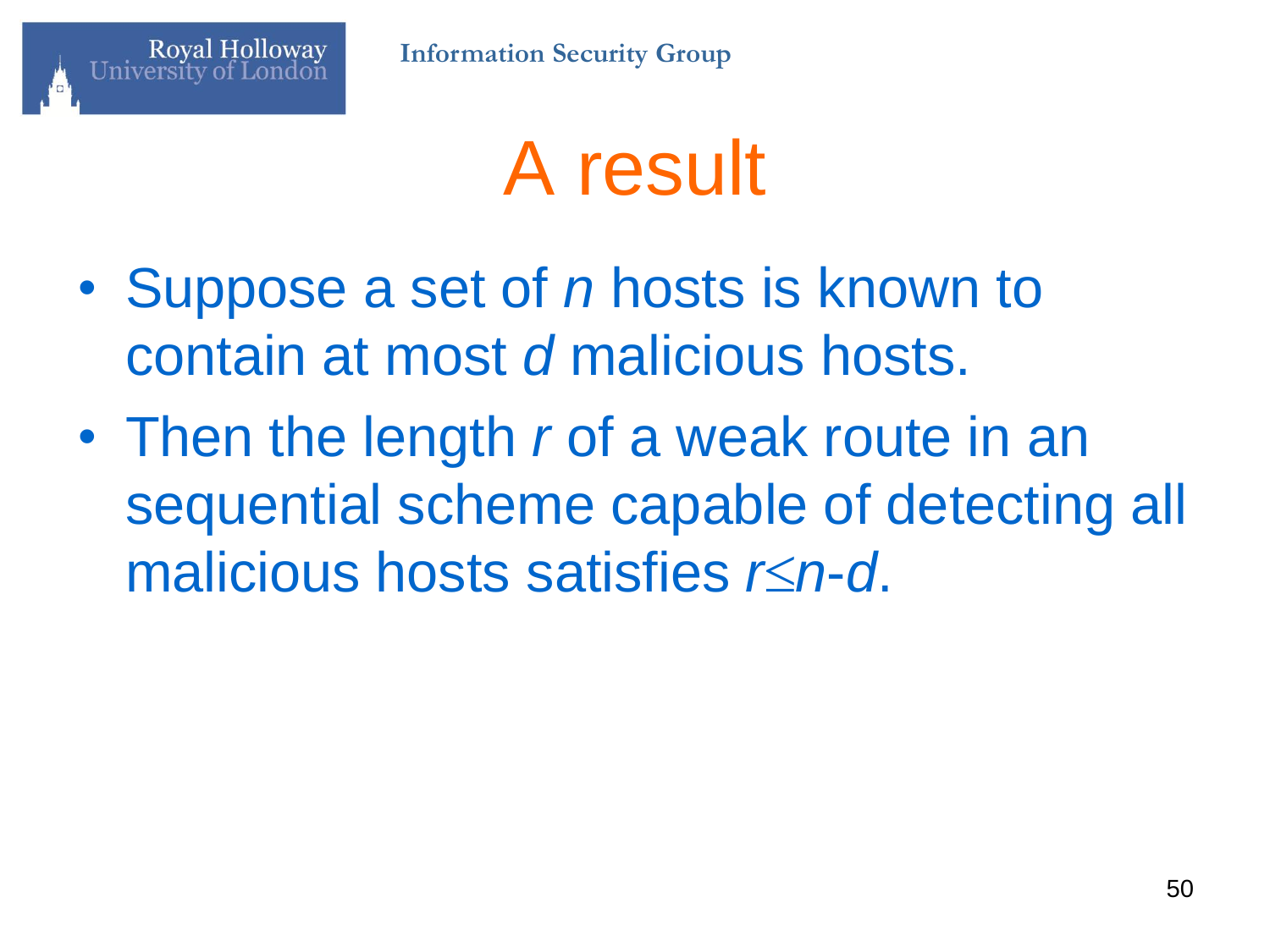# Meeting the bound

- A simple construction shows that the bound is tight.
- Essentially, conduct a series of rounds, and in round **i≥0** send agents to every subset of *n*-*i* hosts.
- Unfortunately, the route-length-optimal schemes involve sending large numbers of agents.
- Some sort of compromise is required ... 51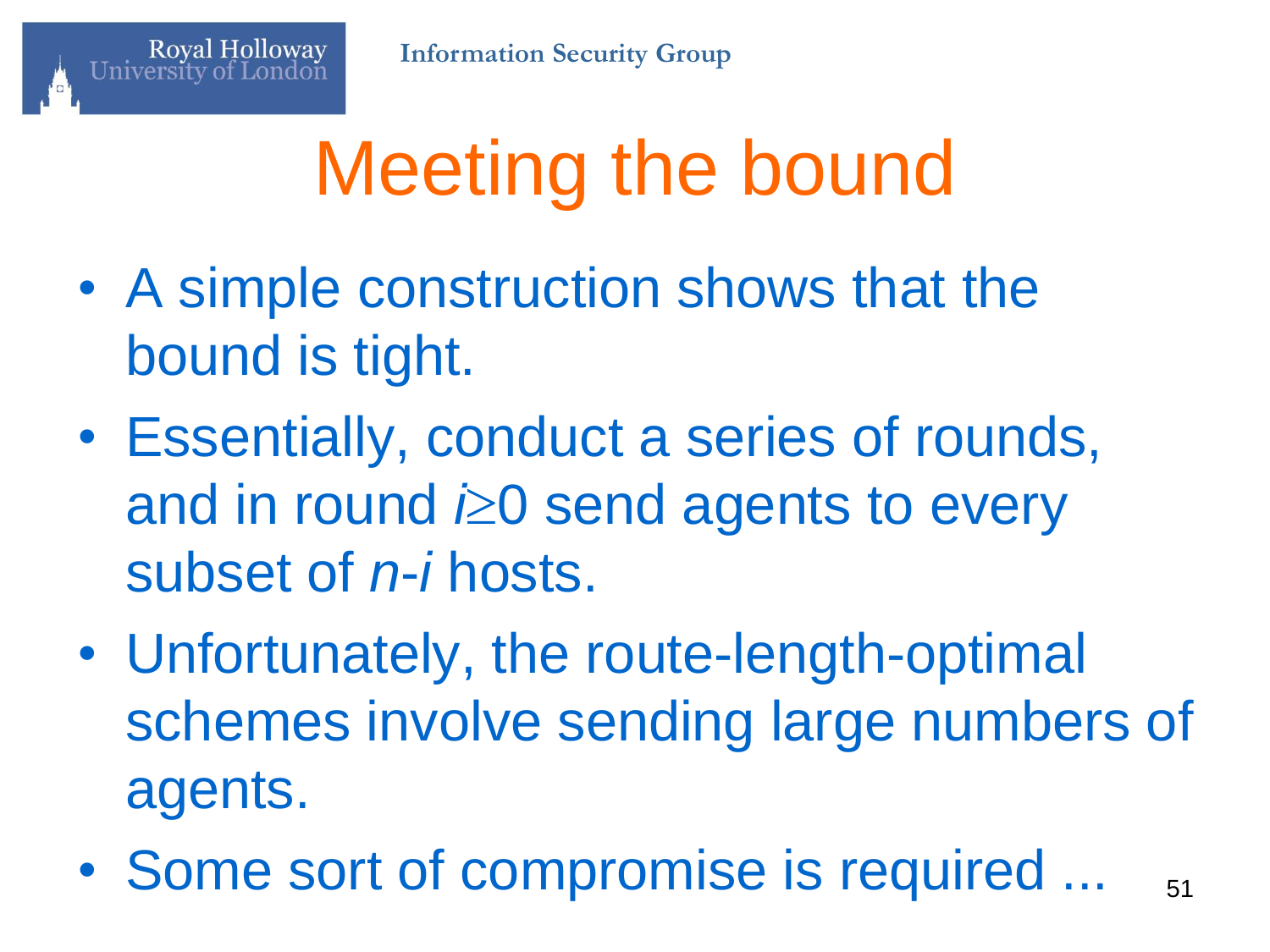

# Agenda

- 1. Agent systems and spy agents
- 2. The spy agent routing problem
- 3. A simple approach
- 4. Problems
- 5. Building in resilience
- 6. Multi-stage testing
- 7. Concluding remarks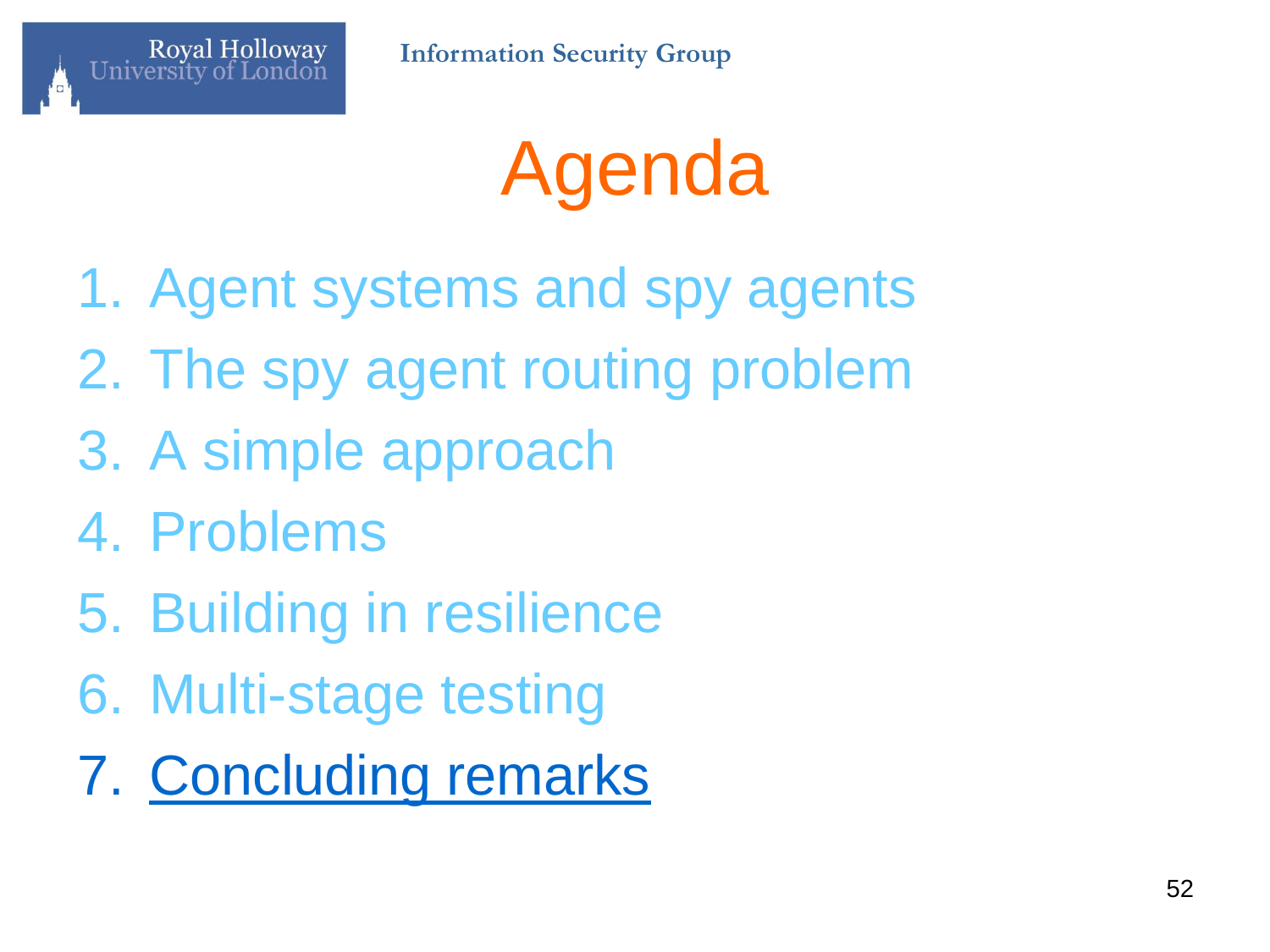

#### Further work

- I have presented a combinatorial problem arising from a possible security mechanism for mobile agent systems.
- The solutions presented are all based on rather restrictive models of malicious host behaviour.
- Clearly, there is ample scope to develop schemes which correspond to less restricted models of behaviour.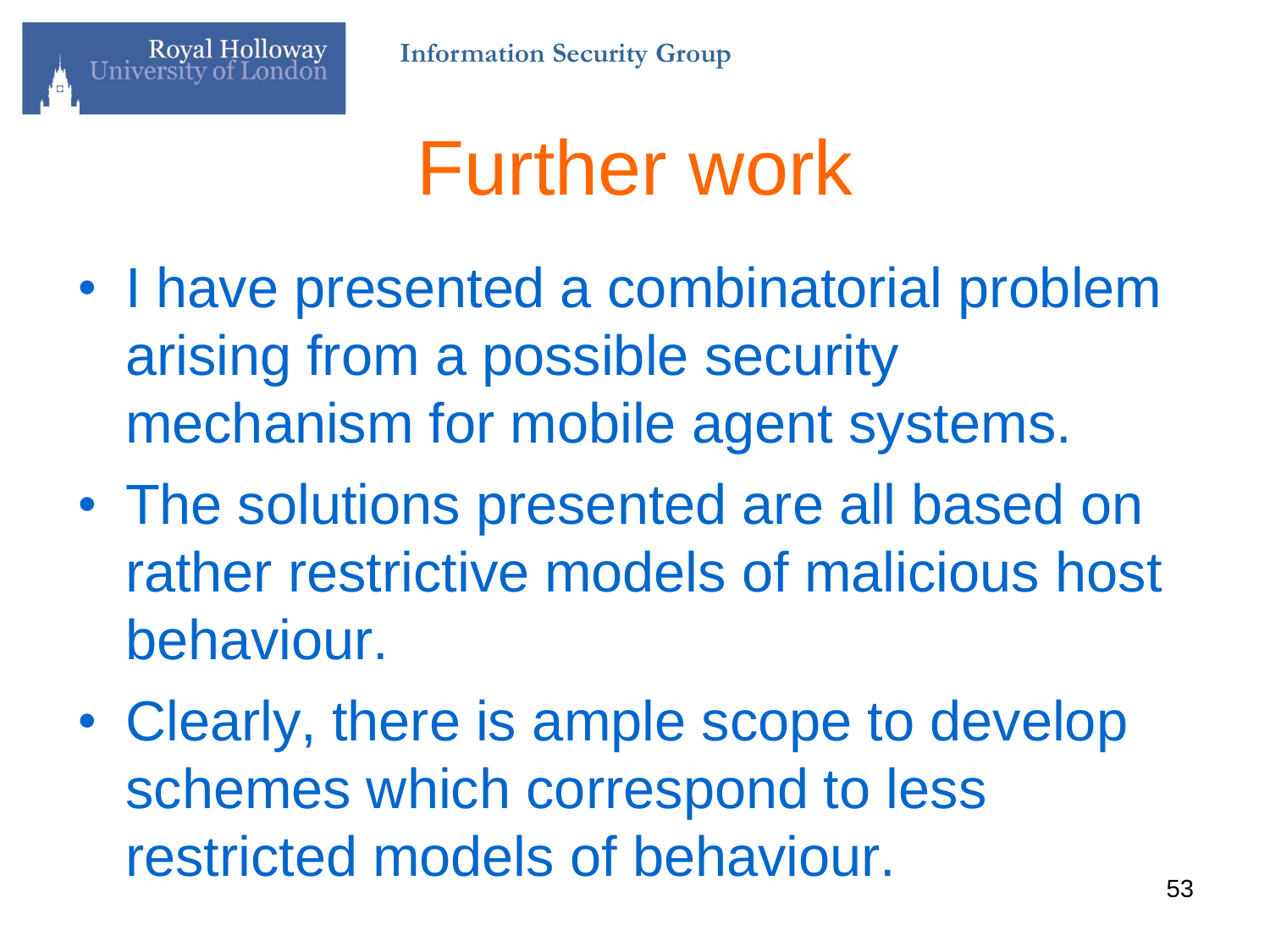# Further information

- Much more information about this work is available in George's PhD thesis, which is available online:
	- G. Kalogridis, *Preemptive mobile code protection using spy agents*, Mathematics Department Technical Report **2012-04** ([http://www.ma.rhul.ac.uk/static/techrep/2012/](http://www.ma.rhul.ac.uk/static/techrep/2012/MA-2012-04.pdf) [MA-2012-04.pdf\)](http://www.ma.rhul.ac.uk/static/techrep/2012/MA-2012-04.pdf).